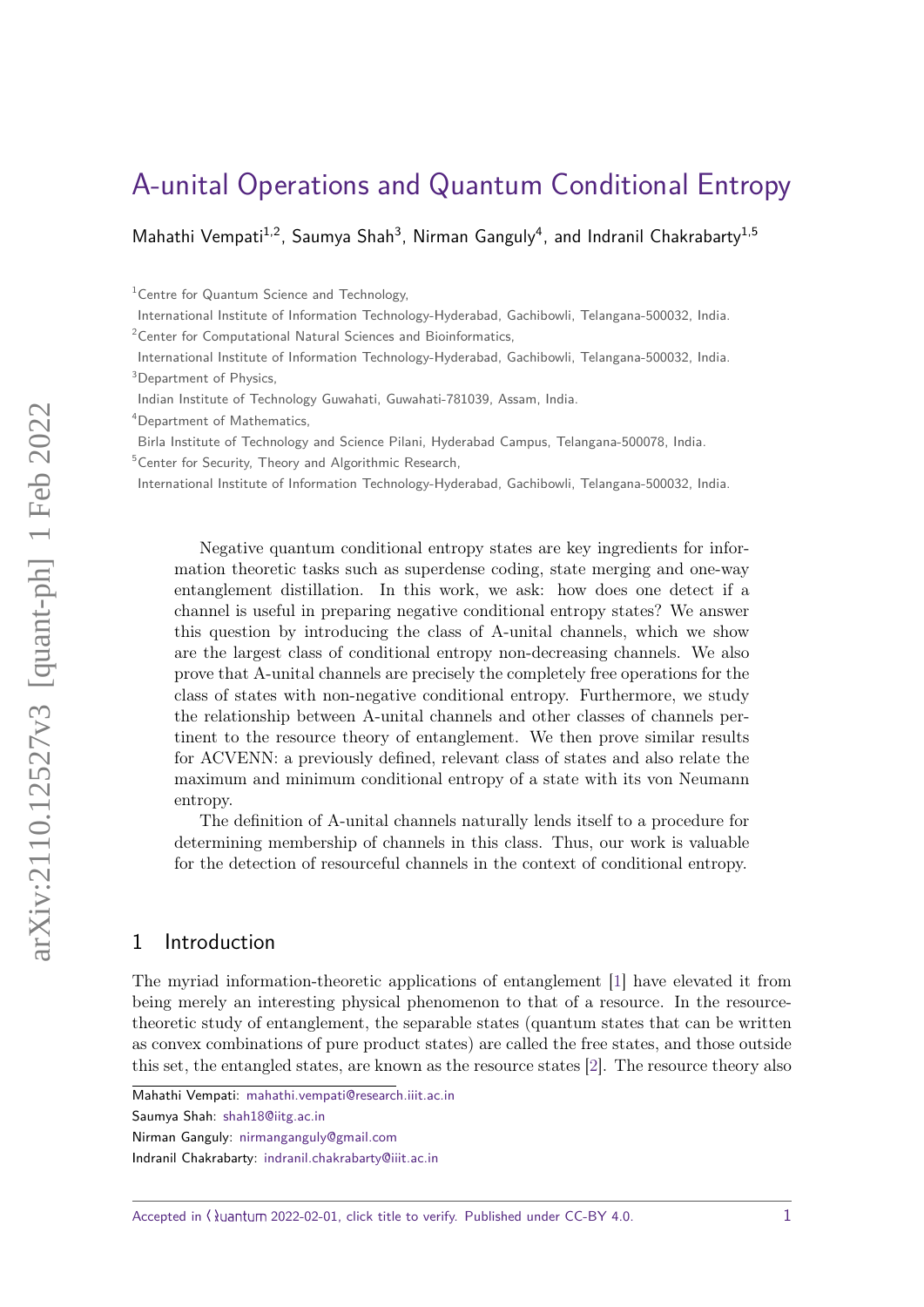defines various classes of free operations, that is, quantum operations that cannot convert a free state to a resourceful one. Local Operations and Classical Communication (LOCC) is a physically defined class of free operations [\[1–](#page-16-0)[3\]](#page-16-2), characterized by the practical difficulty of communicating quantum information. A superset of LOCC is the class of separable channels [\[2,](#page-16-1) [4\]](#page-16-3), which has a more appealing mathematical structure than LOCC and is therefore used to prove properties of LOCC itself [\[4,](#page-16-3) [5\]](#page-16-4). Entanglement-breaking channels form another important class of channels. These channels destroy all entanglement between a system and its environment [\[6\]](#page-16-5).

Once these classes of channels have been defined, it is important to be able to decide whether or not a given channel belongs to any of these free classes. The quantum channel detection problem asks: given a channel and a well-defined class of channels, does the channel belong to the class  $[7-10]$  $[7-10]$ ? The channel itself maybe provided as a blackbox, as in a laboratory setting, where it can be characterized by measuring its output on various input states, or as a full description (for instance, via its Kraus decomposition or Choi matrix). Unfortunately, for some classes defined with respect to entanglement, this problem is notoriously difficult. For example, it is currently unknown how to decide whether a given channel belongs to LOCC [\[2\]](#page-16-1), and the problem of membership of a channel in the entanglement-breaking class is NP Hard [\[11\]](#page-16-8). There have been witness-based probabilistic approaches to deal with this problem, which are useful when some apriori information about a channel is known [\[7\]](#page-16-6).

The interest in defining free operations for entanglement and studying mechanisms for detection of these operations is in part due to the resourcefulness of entanglement. While entanglement is certainly important in the characterization of quantum states for information-theoretic tasks, there are several phenomena for which merely possessing entanglement is not a sufficient condition to determine usefulness of a quantum state. Often, a state needs to have other properties beyond being entangled in order to be useful. One such property is the negativity of the quantum conditional entropy (also known as the conditional von Neumann entropy) of a quantum state [\[12\]](#page-16-9). The quantum conditional entropy (henceforth referred to as conditional entropy where there is no ambiguity) of a quantum state  $\rho_{AB}$  is defined as

<span id="page-1-1"></span>
$$
S_{A|B}(\rho_{AB}) = S(\rho_{AB}) - S(\rho_B),\tag{1}
$$

where  $S(\rho)$  is the von Neumann entropy (henceforth referred to as entropy where there is no ambiguity) of the state *ρ*, given by *S*(*ρ*) = − Tr(*ρ* log *ρ*). All logarithms are taken to the base 2. Conditional entropy is used to define the information-theoretic quantities coherent information [\[13\]](#page-16-10), which is just the negative of conditional entropy, and quantum discord [\[14](#page-16-11)[–16\]](#page-17-0), which is a measure of non-classical correlations in a quantum state. While all negative conditional entropy states are entangled, not all entangled states possess negative conditional entropy. Negative conditional entropy states are important for the informationtheoretic primitive quantum state merging [\[17,](#page-17-1) [18\]](#page-17-2), and provide quantum advantage in superdense coding [\[19–](#page-17-3)[21\]](#page-17-4). Negativity of conditional entropy is a necessary feature for the one-way distillation of entanglement [\[22\]](#page-17-5). It is important in maximizing the rates of distributed private randomness distillation [\[23\]](#page-17-6), as well as in the reduction of uncertainty in predicting the outcomes of two incompatible measurements [\[24\]](#page-17-7). Previously, the set of states that are not useful for any of the above tasks, that is, the set of states possessing non-negative conditional entropy (we refer to this set as  $\mathcal{F}^c(A|B)$ ) was characterized as convex and compact  $[25, 26]$  $[25, 26]$  $[25, 26]$ .<sup>[1](#page-1-0)</sup>The set of states for which conditional entropy remains non-

<span id="page-1-0"></span><sup>&</sup>lt;sup>1</sup>This is proven for the the case where dim  $A = \dim B = d$  [\[25\]](#page-17-8), but a similar argument can be used to extend this proof to the case where dim  $A \neq \dim B$ .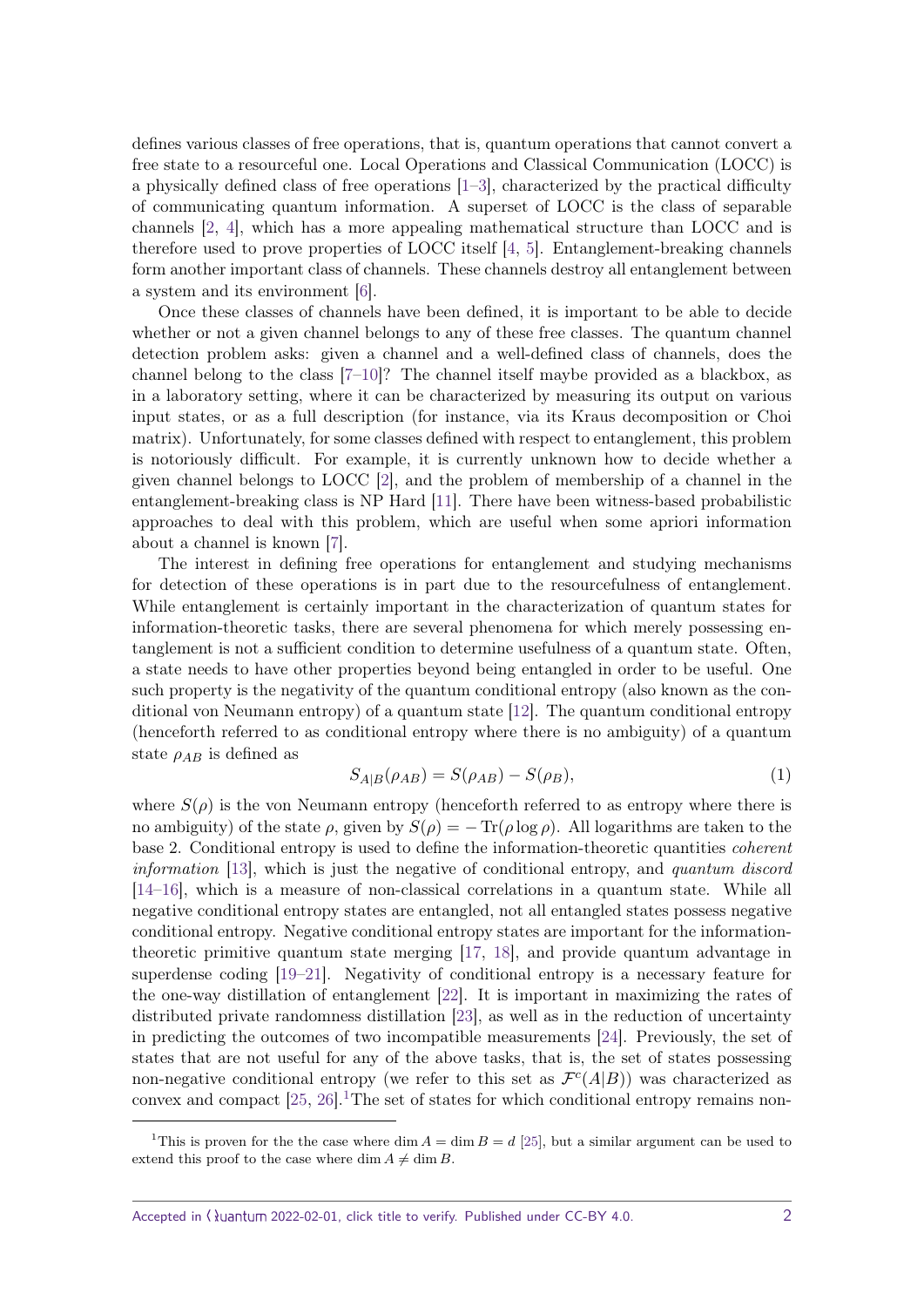negative even under the application of global unitary channels (referred to as  $\mathcal{F}^{ac}(A|B)$  in this work) was also similarly characterized [\[27\]](#page-17-10).

In this work, taking  $\mathcal{F}^c(A|B)$  to be a set of free states, we ask: what is the class of free operations for  $\mathcal{F}^c(A|B)$ , and what are its properties? How does this class of operations relate to operations defined in the context of entanglement: separable channels and entanglement-breaking channels? How does one detect if a given channel belongs to the class of free operations for  $\mathcal{F}^c(A|B)$ ? These questions are important in the context of preparation of quantum states for the aforementioned tasks, in order to determine if an operation one has access to is capable of generating resource.

This paper is organized as follows: In Section [2,](#page-2-0) we introduce the notation, and recap the relevant preliminaries. In Section [3,](#page-3-0) we define a class of free operations NCVE(*A*|*B*), the largest class of conditional entropy non-decreasing channels. We prove that this class is exactly equal to  $\mathcal{O}^c_{cmax}(A|B)$ , the largest class of completely free channels for  $\mathcal{F}^c(A|B)$ , and is elegantly characterized by a property we call *A*-unitality. We discuss properties of *A*-unital channels in Section [4.](#page-7-0) In Section [5,](#page-8-0) we discuss the relation between *A*-unital channels, separable channels and entanglement-breaking channels. While the set of separable states and  $\mathcal{F}^c(A|B)$  share a subset-superset relationship, we show that surprisingly, this relationship does not hold for *A*-unital channels and separable channels—there exist *A*-unital channels that are not separable, separable channels that are not *A*-unital, as well as channels in the intersection. In Section [6,](#page-11-0) we extend the class  $\mathcal{F}^{ac}(A|B)$ , previously characterized only for the  $2 \otimes 2$  case to the  $d \otimes d$  case, and prove that unital channels are the largest class of completely free channels for  $\mathcal{F}^{ac}(A|B)$ . Since both entropy and conditional entropy are heavily discussed in this manuscript, in Section [7,](#page-14-0) we provide upper and lower bounds for the conditional entropy of a state for a given entropy. We conclude in Section [8](#page-15-0) with some concrete open questions that emerge from our work.

### <span id="page-2-0"></span>2 Preliminaries

In this section, we review relevant definitions and concepts from literature.  $\mathcal{H}^A$  denotes a finite dimensional Hilbert space for physical system A. The dimension of the space  $\mathcal{H}^A$  is given by  $d_A$ . The set of bounded linear operators on the Hilbert space  $\mathcal{H}^A$  is denoted by B(A). The set of bounded linear operators over Hilbert space  $\mathcal{H}^A \otimes \mathcal{H}^B$  is  $\mathcal{B}(AB)$ . The set of bounded linear operators that are Hermitian, positive semi-definite and have unit trace, that is, the density matrices (or quantum states) over  $\mathcal{H}^A$  is denoted by  $\mathcal{D}(A)$ . A channel  $\mathcal{N}: \mathcal{D}(A) \to \mathcal{D}(B)$  is a linear map from  $\mathcal{D}(A)$  to  $\mathcal{D}(B)$  that is completely positive and trace preserving (CPTP).

A quantum state  $\rho_{AB}$  is called separable if it can be written as a convex combination of pure product states. That is,  $\rho_{AB}$  is separable if  $\rho_{AB} = \sum_i p_i |\alpha_i\rangle\langle\alpha_i|$  where  $p_i \in [0,1]$ ,  $\sum_i p_i = 1$  and  $|\alpha_i\rangle = |\phi_i\rangle_A \otimes |\psi_i\rangle_B$  for some  $|\phi_i\rangle \in \mathcal{H}^A$  and  $|\psi_i\rangle \in \mathcal{H}^B$ . Separable states are the free states in the resource theory of entanglement. We denote the set of separable states in  $\mathcal{D}(AB)$  by  $\mathcal{F}^s(A|B)$ . The set of states  $\rho_{AB} \in \mathcal{D}(AB)$  for which  $S_{A|B}(\rho_{AB}) \geq 0$ , that is, the set of states possessing non-negative conditional entropy (Eq. [1\)](#page-1-1) is denoted by  $\mathcal{F}^c(A|B)$ .

Free and completely free channels for a given set of free states were defined in [\[2\]](#page-16-1). We define these here for  $\mathcal{F}^c(A|B)$ .

**Definition 1.** *A channel*  $N_{AB\rightarrow CD}$  :  $\mathcal{D}(AB) \rightarrow \mathcal{D}(CD)$  *is free for*  $\mathcal{F}^c(A|B)$  *if for all*  $\rho \in \mathcal{F}^c(A|B)$ , we have  $\mathcal{N}_{AB\to CD}(\rho) \in \mathcal{F}^c(C|D)$ . The class of all such free channels *mapping*  $\mathcal{D}(AB)$  *to*  $\mathcal{D}(CD)$  *is denoted by*  $\mathcal{O}_{max}^c(A|B \to C|D)$ *. When the input and output spaces are the same, the class is denoted by*  $\mathcal{O}_{max}^{c}(A|B) \equiv \mathcal{O}_{max}^{c}(A|B \rightarrow A|B)$ .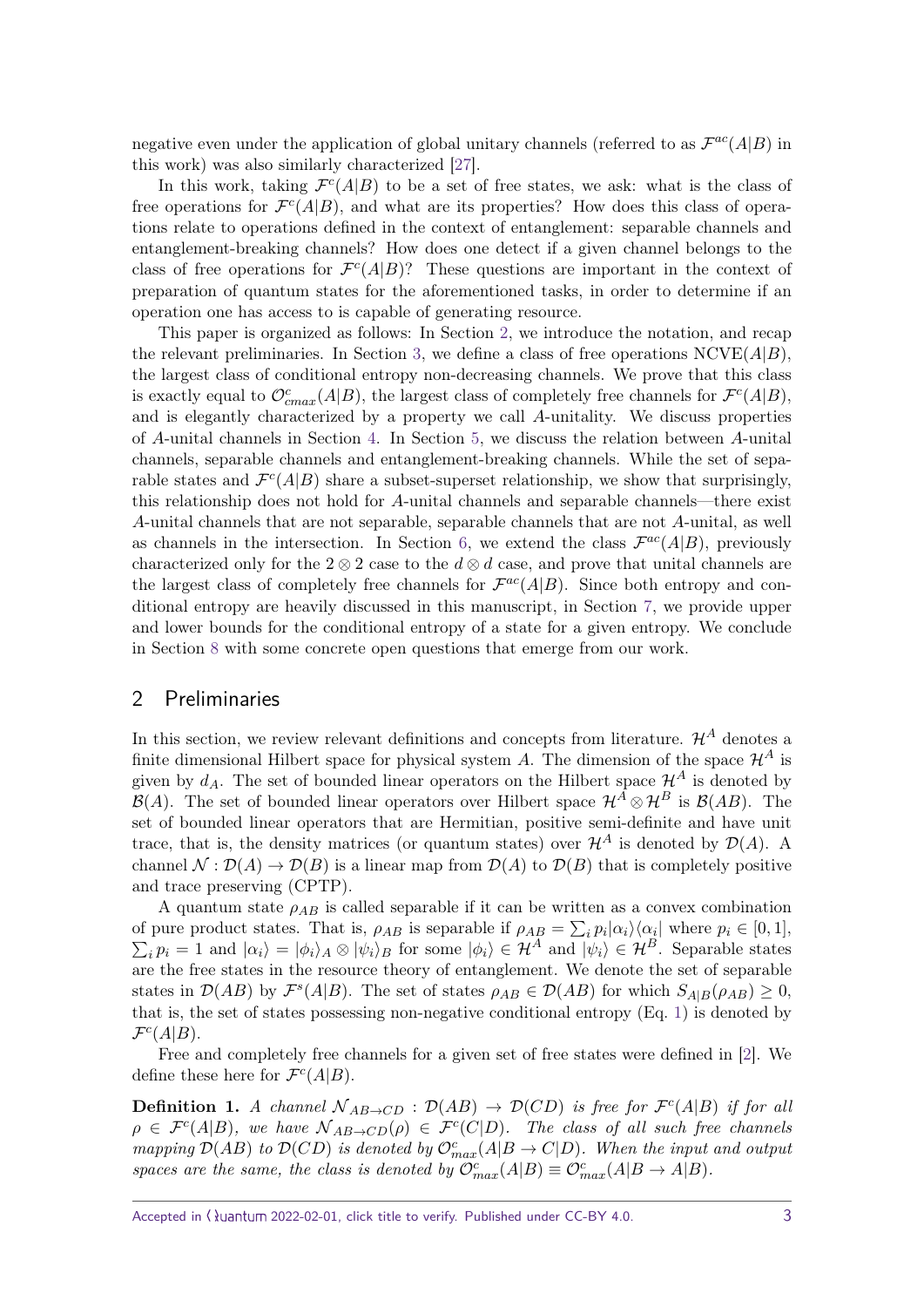<span id="page-3-1"></span>**Definition 2.** *A channel*  $N_{AB\rightarrow CD}$  :  $\mathcal{D}(AB) \rightarrow \mathcal{D}(CD)$  *is completely free for*  $\mathcal{F}^c(A|B)$ *if for all finite dimensional Hilbert spaces*  $\mathcal{H}^{A'}$  and  $\mathcal{H}^{B'}$  and  $\rho \in \mathcal{F}^{c}(A'A|B'B)$ , we have  $(\text{id}_{A'B'} \otimes \mathcal{N}_{AB \to CD}) (\rho) \in \mathcal{F}^c(A'C|B'D)$ *. The class of all such completely free channels mapping*  $\mathcal{D}(AB)$  *to*  $\mathcal{D}(CD)$  *is denoted by*  $\mathcal{O}^c_{cmax}(A|B \to C|D)$ *. When the input and output spaces are the same, the class is denoted by*  $\mathcal{O}^c_{cmax}(A|B) \equiv \mathcal{O}^c_{cmax}(A|B \to A|B)$ .

The free and completely free channels for  $\mathcal{F}^s(A|B)$ , denoted by  $\mathcal{O}_{max}^s(A|B \to C|D)$ and  $\mathcal{O}_{cmax}^s(A|B \to C|D)$  respectively are defined analogously, replacing  $\mathcal{F}^c(A|B)$  in the above definitions by  $\mathcal{F}^s(A|B)$ .

Separable channels [\[4\]](#page-16-3) form an important class of channels in the entanglement resource theory. We define these channels here:

<span id="page-3-2"></span>**Definition 3.** A channel  $N : \mathcal{D}(AB) \to \mathcal{D}(CD)$  is called separable if and only if its action *on a state*  $\rho \in \mathcal{D}(AB)$  *can be expressed as* 

$$
\mathcal{N}(\rho) = \sum_{i=1}^{n} (K_A^i \otimes L_B^i) \rho (K_A^i \otimes L_B^i)^{\dagger} \tag{2}
$$

 $f$ or some integer  $n \geq 1$  and linear maps  $K_A^i: \mathcal{H}^A \to \mathcal{H}^C$  and  $L_B^i: \mathcal{H}^B \to \mathcal{H}^D$  such that  $\sum_{i=1}^{n} (K_A^i \otimes L_B^i)^{\dagger} (K_A^i \otimes L_B^i) = I_{AB}$ . The class of all separable channels mapping  $\mathcal{D}(AB)$ *to*  $\mathcal{D}(CD)$  *is denoted by*  $\text{SEP}(A|B \rightarrow C|D)$ *. When the input and output spaces are the same, the class is denoted by*  $\text{SEP}(A|B) \equiv \text{SEP}(A|B \rightarrow A|B)$ *.* 

It turns out that  $\text{SEP}(A|B)$  is exactly equal to  $\mathcal{O}^s_{cmax}(A|B)$  [\[2\]](#page-16-1). That is, the class of separable channels form the largest class of completely free channels for  $\mathcal{F}^s(A|B)$ .

Entanglement-breaking channels constitute another relevant class of channels [\[13\]](#page-16-10):

<span id="page-3-3"></span>**Definition 4.** *A channel*  $\mathcal{N} : \mathcal{D}(A) \to \mathcal{D}(B)$  *is called entanglement-breaking if the quantum state*  $(id_R \otimes \mathcal{N})(\rho_{RA})$  *is separable for all*  $\rho_{RA}$  *where R is a reference system of arbitrary dimension. The class of all entanglement-breaking channels mapping*  $\mathcal{D}(A)$  *to*  $\mathcal{D}(B)$ *is denoted by*  $EB(A \rightarrow B)$ *. When the input and output spaces are the same, the class is denoted by*  $EB(A) \equiv EB(A \rightarrow A)$ *.* 

Unital channels play an important role in the context of entropy, as the class of unital channels mapping  $\mathcal{D}(A)$  to itself are exactly the ones that do not decrease the entropy of any state  $\rho \in \mathcal{D}(A)$  [\[13\]](#page-16-10). We define them as

<span id="page-3-4"></span>**Definition 5.** *A channel*  $\mathcal{N} : \mathcal{D}(A) \to \mathcal{D}(A)$  *is called unital if*  $\mathcal{N}(\frac{I_A}{I_A})$ *d<sup>A</sup>*  $=$  $\frac{I_A}{d_A}$  $\frac{I_A}{d_A}$ *. The class of all unital channels mapping*  $\mathcal{D}(A)$  *to*  $\mathcal{D}(A)$  *is denoted by*  $UNI(A)$ *.* 

Having reviewed the definitions, we now characterize the class of completely free operations for  $\mathcal{F}^c(A|B)$ .

# <span id="page-3-0"></span>3 Completely Free Operations for Conditional Entropy

Since the negativity of conditional entropy implies usefulness for various tasks, a natural candidate for a class of operations that are free for  $\mathcal{F}^c(A|B)$  is the class of channels that does not decrease the conditional entropy of any state. Conditional entropy non-decreasing channels are defined as follows:

**Definition 6.** *A channel*  $N_{AB\rightarrow CD}$ :  $\mathcal{D}(AB) \rightarrow \mathcal{D}(CD)$  *is said to be conditional von Neumann entropy (CVE) non-decreasing, if for all*  $\rho \in \mathcal{D}(AB)$ *, we have*  $S_{C|D}(\mathcal{N}_{AB\to CD}(\rho)) \ge$  $S_{A|B}(\rho)$ . The class of CVE non-decreasing channels mapping  $\mathcal{D}(AB)$  *to*  $\mathcal{D}(CD)$  *is denoted by* NCVE( $A|B \to C|D$ ). When the input and output spaces are the same, the class is de $noted by NCVE(A|B) \equiv NCVE(A|B \rightarrow A|B)$ .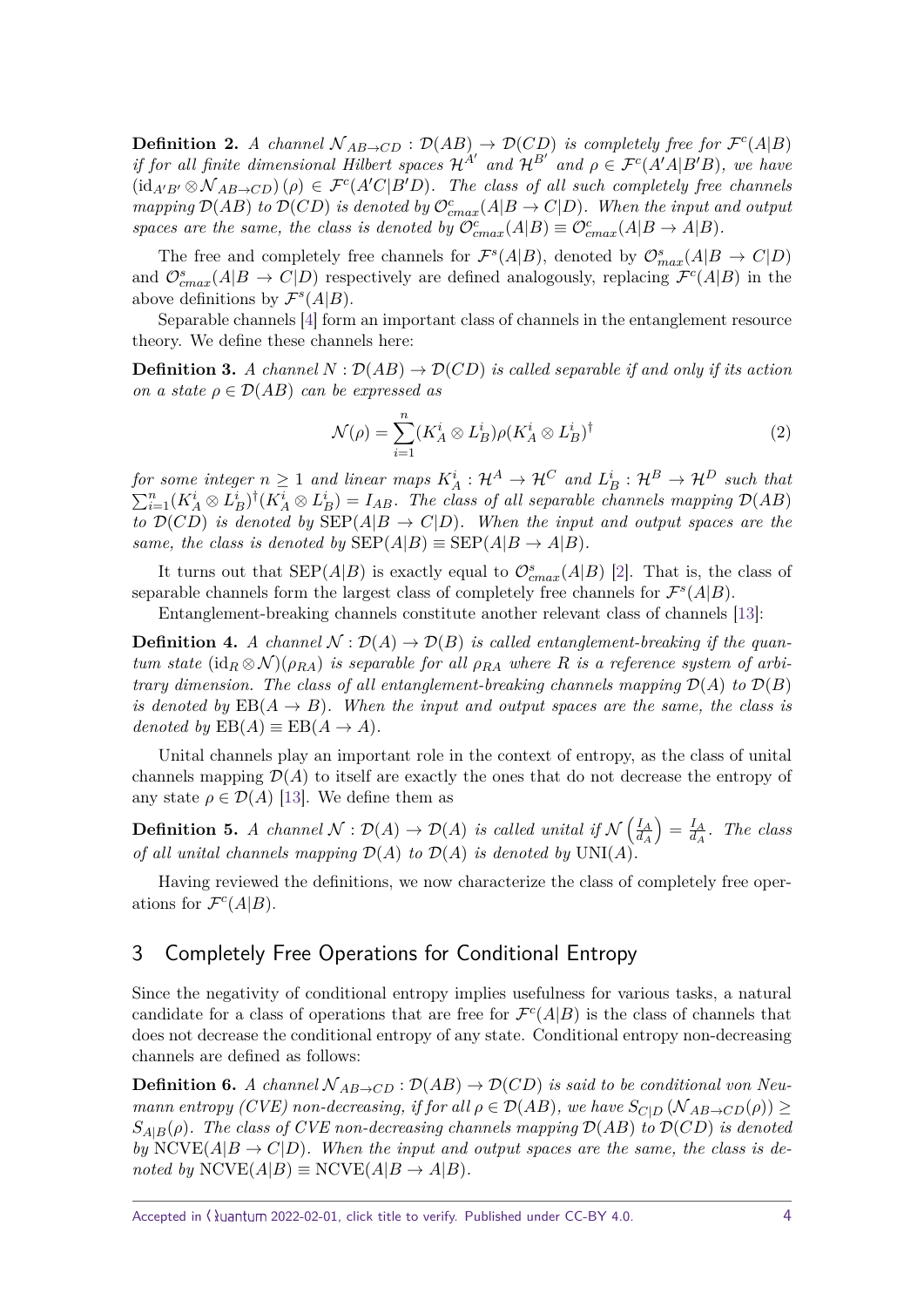<span id="page-4-0"></span>

Figure 1: Equivalence of  $\mathrm{UNI}(A|B), \mathrm{NCVE}(A|B)$  and  $\mathcal{O}^{c}_{cmax}(A|B).$ 

It turns out that this class of channels is exactly equal to  $\mathcal{O}^c_{cmax}(A|B)$  which was introduced in Def. [2.](#page-3-1) We prove this equivalence by showing that both  $NCVE(A|B)$  and  $\mathcal{O}^c_{cmax}(A|B)$  are in fact equal to a third class of operations, defined as follows:

<span id="page-4-3"></span>**Definition 7.** *A channel*  $N : \mathcal{D}(AB) \to \mathcal{D}(AB)$  *is called A-unital if for all*  $\rho_B \in \mathcal{D}(B)$ *,* N *satisfies*

$$
\mathcal{N}\left(\frac{I_A}{d_A} \otimes \rho_B\right) = \frac{I_A}{d_A} \otimes \rho'_B \tag{3}
$$

*for some*  $\rho'_B \in \mathcal{D}(B)$ *. We denote the set of A-unital channels on*  $\mathcal{D}(AB)$  *as*  $UNI(A|B)$ *. Likewise, the channel*  $N$  *is called*  $B$ *-unital if for all*  $\rho_A \in \mathcal{D}(A)$ *,*  $N$  *satisfies* 

$$
\mathcal{N}\left(\rho_A \otimes \frac{I_B}{d_B}\right) = \rho'_A \otimes \frac{I_B}{d_B} \tag{4}
$$

 $f$ or some  $\rho'_{A} \in \mathcal{D}(A)$ , and the set of *B-unital channels on*  $\mathcal{D}(AB)$  *is denoted as*  $\text{UNI}(B|A)$ *.* 

Not only does the class of *A*-unital channels serve to show that both NCVE(*A*|*B*) and  $\mathcal{O}^c_{cmax}(A|B)$  are equal, but its definition also makes this class amenable to detection, as discussed in Section [4.3.](#page-7-1) We now prove the equivalence of these three classes.

<span id="page-4-2"></span>**Theorem 1.** *The classes* UNI( $A|B$ )*,* NCVE( $A|B$ ) *and*  $\mathcal{O}_{cmax}^{c}(A|B)$  *are all equal to each other.*

*Proof.* The structure of the proof is depicted in Fig. [1.](#page-4-0) Let  $\mathcal{N} : \mathcal{D}(AB) \to \mathcal{D}(AB)$  be a quantum channel. In Lemma [1,](#page-4-1) we show that  $\mathcal{N} \in \text{UNI}(A|B) \implies \mathcal{N} \in \text{NCVE}(A|B)$ , labelled as (a). In Lemma [2,](#page-5-0) we show that  $\mathcal{N} \in \text{NCVE}(A|B) \implies \mathcal{N} \in \text{UNI}(A|B)$ , which is labelled as (b). In Lemma [3,](#page-5-1) we show that  $\mathcal{N} \in \text{UNI}(A|B) \implies (\text{id}_{A'B'} \otimes \mathcal{N}) \in$ UNI( $A'A|B'B$ ). We then use Lemma [1](#page-4-1) and Lemma [3](#page-5-1) to prove Lemma [4,](#page-6-0) which is  $\mathcal{N} \in$ UNI( $A|B$ )  $\implies \mathcal{N} \in \mathcal{O}_{cmax}^{c}(A|B)$ , labelled as (c) in the figure. Finally, we prove Lemma [5,](#page-6-1) which is  $\mathcal{N} \in \mathcal{O}_{cmax}^c(A|B) \implies \mathcal{N} \in \text{NCVE}(A|B)$ , labelled as (d) in the figure. These lemmas establish the equivalence between the three classes.

<span id="page-4-1"></span>**Lemma 1.**  $\mathcal{N} \in \text{UNI}(A|B) \implies \mathcal{N} \in \text{NCVE}(A|B)$ .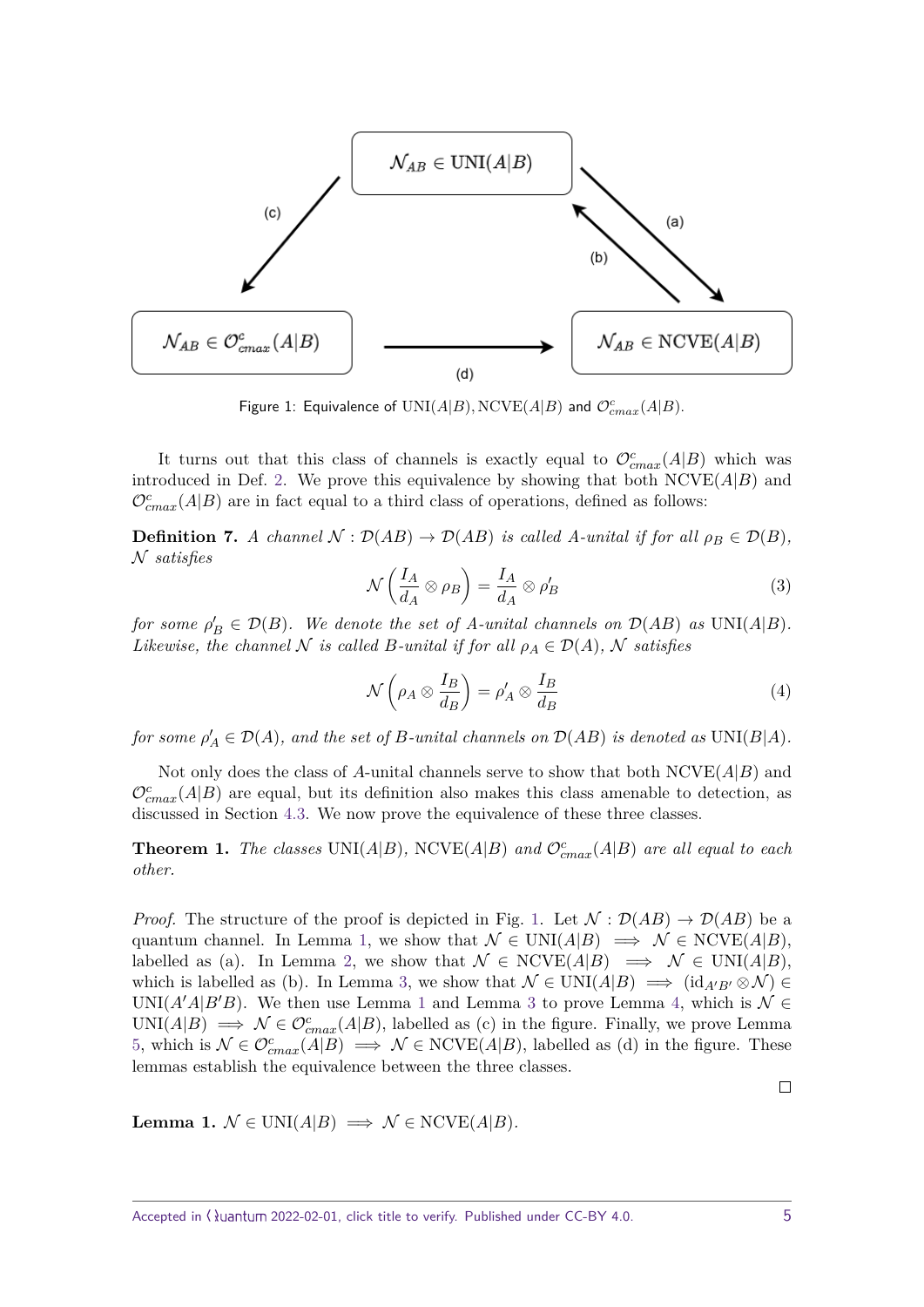*Proof.* Let  $\mathcal{N} \in \text{UNI}(A|B)$ . Thus, for all  $\rho_B \in \mathcal{D}(B)$ , we have  $\mathcal{N}\left(\frac{I_A}{d_A}\right)$  $\left(\frac{I_A}{d_A}\otimes\rho_B\right)=\frac{I_A}{d_A}$  $\frac{I_A}{d_A}\otimes \rho_B'.$ To prove the Lemma, we require two results related to quantum relative entropy. The first result is a characterization of the conditional entropy in terms of relative entropy [\[13,](#page-16-10) [28\]](#page-18-0):

$$
S_{A|B}(\rho_{AB}) = \log d - S\left(\rho_{AB} \middle\| \frac{I_A}{d_A} \otimes \rho_B\right)
$$
  
= 
$$
\max_{\sigma_B \in \mathcal{D}(B)} \log d - S\left(\rho_{AB} \middle\| \frac{I_A}{d_A} \otimes \sigma_B\right).
$$
 (5)

Next, we require the monotonicity of relative entropy, which is

<span id="page-5-3"></span><span id="page-5-2"></span>
$$
S\left(\mathcal{N}(\rho) \parallel N(\sigma)\right) \le S\left(\rho \parallel \sigma\right). \tag{6}
$$

From Eq. [5,](#page-5-2) for all  $\rho \in \mathcal{D}(AB)$  and  $\sigma_B \in \mathcal{D}(B)$ , we have

$$
S_{A|B}(\mathcal{N}(\rho)) \ge \log d - S\left(\mathcal{N}(\rho) \middle| \frac{I_A}{d_A} \otimes \sigma_B\right). \tag{7}
$$

In particular, we must have

$$
S_{A|B}(\mathcal{N}(\rho)) \ge \log d - S\left(\mathcal{N}(\rho) \middle| \frac{I_A}{d_A} \otimes \rho'_B\right),\tag{8}
$$

where  $\mathcal{N}\left(\frac{I_A}{d_A}\right)$  $\left(\frac{I_A}{d_A}\otimes\rho_B\right)=\frac{I_A}{d_A}$  $\frac{I_A}{d_A} \otimes \rho'_B$ . Therefore,

$$
S_{A|B}(\mathcal{N}(\rho)) \ge \log d - S\left(\mathcal{N}(\rho) \,\middle\|\, \mathcal{N}\left(\frac{I_A}{d_A} \otimes \rho_B\right)\right). \tag{9}
$$

From Eq. [6,](#page-5-3) we have

$$
\log d - S\left(\mathcal{N}(\rho)\,\middle|\,\mathcal{N}\left(\frac{I_A}{d_A}\otimes\rho_B\right)\right) \ge \log d - S\left(\rho\,\middle|\,\frac{I_A}{d_A}\otimes\rho_B\right) = S_{A|B}(\rho). \tag{10}
$$

Thus, for all  $\rho \in \mathcal{D}(AB)$ , we have  $S_{A|B}(\mathcal{N}(\rho)) \geq S_{A|B}(\rho)$ , which implies that  $\mathcal{N} \in$  $NCVE(A|B)$ .

 $\Box$ 

<span id="page-5-0"></span>Lemma 2.  $N \in \text{NCVE}(A|B) \implies N \in \text{UNI}(A|B)$ .

*Proof.* For any  $\rho_{AB} \in \mathcal{D}(AB)$ , the maximum value of  $S_{A|B}(\rho_{AB})$  is log  $d_A$  and is attained if and only if  $\rho_{AB} = \frac{I_A}{d_A}$  $\frac{I_A}{d_A} \otimes \sigma_B$  for some  $\sigma_B \in \mathcal{D}(B)$  [\[13\]](#page-16-10).

We use the above fact to prove the lemma by contradiction. Let  $\mathcal{N} \in \text{NCVE}(A|B)$ . Assume that  $\mathcal{N} \notin \text{UNI}(A|B)$ . Then, there exists some  $\sigma_B \in \mathcal{D}(B)$  such that  $\mathcal{N}\left(\frac{I_{A}}{J_{A}}\right)$  $\left(\frac{I_A}{d_A}\otimes \sigma_B\right)\;\ne\; \frac{I_A}{d_A}$  $\frac{I_A}{d_A} \otimes \sigma_B'$  for all  $\sigma_B' \in \mathcal{D}(B)$ . This implies that  $S_{A|B} \left( \frac{I_A}{d_A} \right)$  $\left(\frac{I_A}{d_A}\otimes \sigma_B\right)$  =  $\log d_A$ , but  $S_{A|B}(\mathcal{N}\left(\frac{I_A}{d_A}\right))$  $\left(\frac{I_A}{d_A} \otimes \sigma_B\right)$  > log *d<sub>A</sub>*. However, this is a contradiction since  $\mathcal{N} \in \text{NCVE}(A|B)$ . Therefore, the assumption that  $\mathcal{N} \notin \text{UNI}(A|B)$  must be false, and we have  $\mathcal{N} \in \text{NCVE}(A|B) \implies \mathcal{N} \in \text{UNI}(A|B).$  $\Box$ 

<span id="page-5-1"></span>**Lemma 3.**  $N \in UNI(A|B) \implies (\text{id}_{A'B'} \otimes N) \in UNI(A'A|B'B).$ 

*Proof.* Let  $\mathcal{N}_{AB} \in \text{UNI}(A|B)$ . Then, for all  $\rho_B \in \mathcal{D}(B)$ , we have  $\mathcal{N}(I_A \otimes \rho_B) = I_A \otimes \rho'_B$ for some  $\rho'_B \in \mathcal{D}(B)$ . It is always possible to find a basis for any  $\mathcal{D}(X)$ , in which each basis element is a density matrix, that is, each basis element also belongs to  $\mathcal{D}(X)$  [\[13\]](#page-16-10).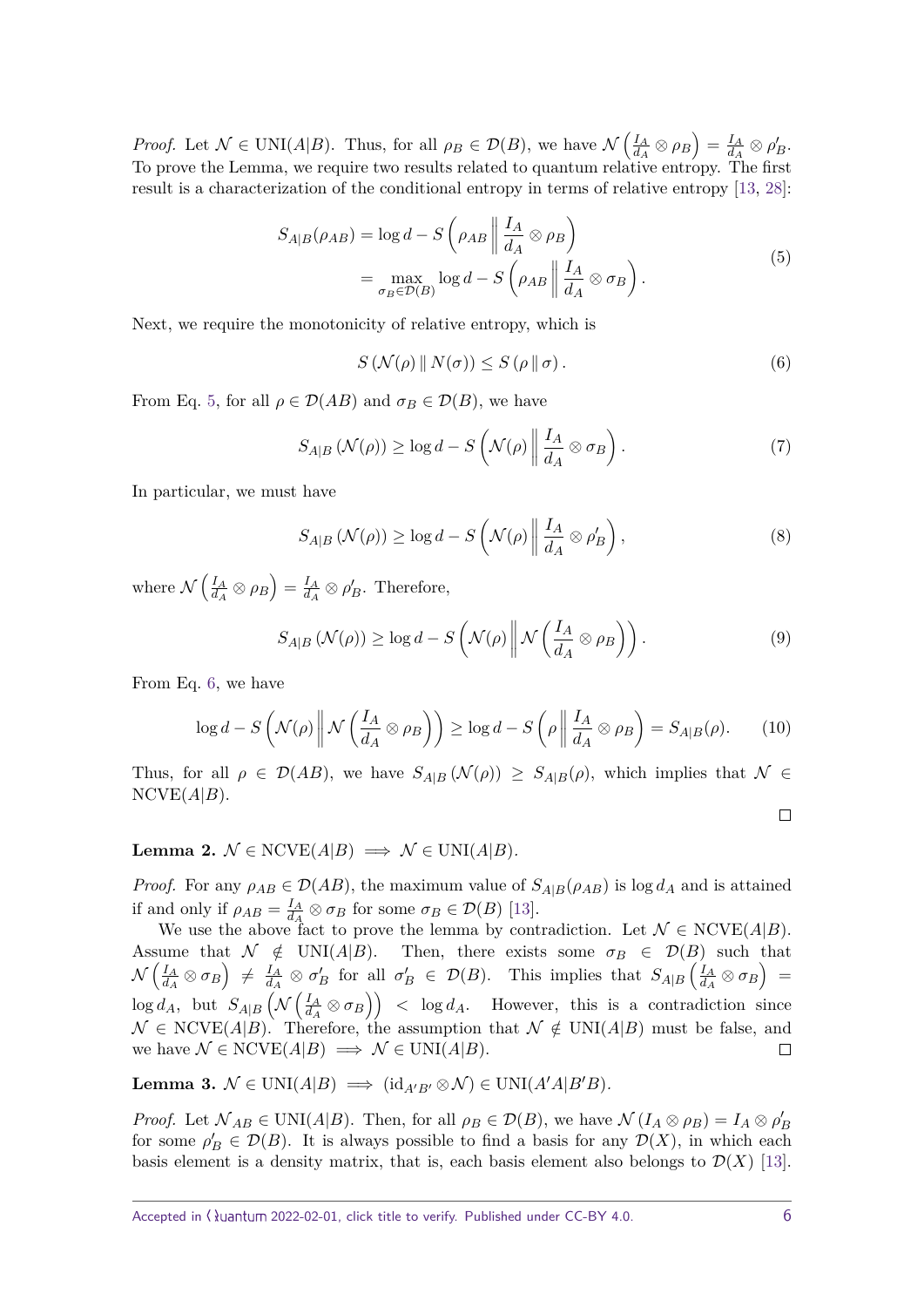Let  $\{\beta'_i\}_i$  be such a basis for  $\mathcal{D}(B')$  and  $\{\beta_j\}_j$  be such a basis for  $\mathcal{D}(B)$ . Thus,  $\{\beta'_i\otimes\beta_j\}_{ij}$ is a basis of density matrices for  $\mathcal{D}(B'B)$ . We have,

$$
(\mathrm{id}_{A'B'} \otimes \mathcal{N}_{AB}) \left( \frac{I_{A'A}}{d_{A'A}} \otimes (\beta_i' \otimes \beta_j)_{B'B} \right)
$$
  
=  $(\mathrm{id}_{A'B'} \otimes \mathcal{N}_{AB}) \left( \frac{I_{A'}}{d_{A'}} \otimes \frac{I_A}{d_A} \otimes \beta_{iB'}' \otimes \beta_j_B \right)$   
=  $\frac{I_{A'}}{d_{A'}} \otimes \beta_{iB'}' \otimes \mathcal{N}_{AB} \left( \frac{I_A}{d_A} \otimes \beta_j_B \right)$   
=  $\frac{I_{A'}}{d_{A'}} \otimes \beta_{iB'}' \otimes \frac{I_A}{d_A} \otimes \gamma_j_B$   
=  $\frac{I_{A'A}}{d_{A'A}} \otimes (\beta_i' \otimes \gamma_j)_{B'B} .$  (11)

Now, for all  $\sigma \in \mathcal{D}(B'B)$ , we have

$$
(\mathrm{id}_{A'B'} \otimes \mathcal{N}_{AB}) \left( \frac{I_{A'A}}{d_{A'A}} \otimes \sigma_{B'B} \right)
$$
  
\n
$$
= (\mathrm{id}_{A'B'} \otimes \mathcal{N}_{AB}) \left( \frac{I_{A'A}}{d_{A'A}} \otimes \left( \sum_{ij} b_{ij} \beta'_i \otimes \beta_j \right)_{B'B} \right)
$$
  
\n
$$
= \sum_{ij} b_{ij} (\mathrm{id}_{A'B'} \otimes \mathcal{N}_{AB}) \left( \frac{I_{A'A}}{d_{A'A}} \otimes (\beta'_i \otimes \beta_j)_{B'B} \right)
$$
  
\n
$$
= \sum_{ij} b_{ij} \frac{I_{A'A}}{d_{A'A}} \otimes (\beta'_i \otimes \gamma_j)_{B'B}
$$
  
\n
$$
= \frac{I_{A'A}}{d_{A'A}} \otimes \sum_{ij} b_{ij} (\beta'_i \otimes \gamma_j)_{B'B}.
$$
  
\n(12)

Thus,  $id_{A'B'} \otimes \mathcal{N}_{AB} \in \text{UNI}(A'A|B'B).$ 

<span id="page-6-0"></span>Lemma 4.  $N \in \text{UNI}(A|B) \implies N \in \mathcal{O}_{cmax}^{c}(A|B)$ .

*Proof.* Let  $\mathcal{N}_{AB} \in \text{UNI}(A|B)$ . From Lemma [3,](#page-5-1) we have  $\text{id}_{A'B'} \otimes \mathcal{N}_{AB} \in \text{UNI}(A'A|B'B)$ . Hence, using Lemma [1,](#page-4-1) we have  $\mathrm{id}_{A'B'} \otimes \mathcal{N}_{AB} \in \mathrm{NCVE}(A'A|B'B)$ . Thus, for all  $\rho \in \mathcal{F}^c(A'A|B'B)$ , we have  $S_{A|B}((id_{A'B'} \otimes N_{AB})(\rho)) \geq S_{A|B}(\rho) \geq 0$ , which implies  $(\mathrm{id}_{A'B'} \otimes \mathcal{N}_{AB})(\rho) \in \mathcal{F}^c(A'A|B'B)$ . Now, using Definition [2,](#page-3-1) we have  $\mathcal{N}_{AB} \in$  $\mathcal{O}_{cmax}^c(A|B)$ .  $\Box$ 

<span id="page-6-1"></span>Lemma 5.  $N \in \mathcal{O}_{cmax}^c(A|B) \implies \mathcal{N} \in \text{NCVE}(A|B)$ .

*Proof.* In order to prove the lemma, we prove the contrapositive statement, that is  $\mathcal{N}_{AB} \notin$  $NCVE(A|B) \implies \mathcal{N}_{AB} \notin \mathcal{O}_{cmax}^{c}(A|B)$ . Let  $\mathcal{N}_{AB} : \mathcal{D}(AB) \to \mathcal{D}(AB)$  be a quantum channel that does not belong to NCVE(*A*|*B*). Thus there exists  $\rho \in \mathcal{D}(AB)$  such that  $S_{A|B}(\mathcal{N}(\rho)) < S_{A|B}(\rho)$ . Consider Hilbert spaces  $\mathcal{H}^{A'}$  and  $\mathcal{H}^{B'}$ , with  $d_{A'} = d_A$  and  $d_{B'} = d_A$ *d<sub>B</sub>*. Now, we select a state  $\sigma \in \mathcal{D}(A'B')$  such that

<span id="page-6-2"></span>
$$
-S_{A|B}(\rho) \le S_{A'|B'}(\sigma) < -S_{A|B}(\mathcal{N}(\rho)).
$$
\n(13)

Note that because  $-S_{A|B}(\rho)$  <  $-S_{A|B}(\mathcal{N}(\rho))$  and both these values lie in  $[-\log d_A, \log d_A] = [-\log d_{A'}, \log d_{A'}],$  the state  $\sigma$  always exists.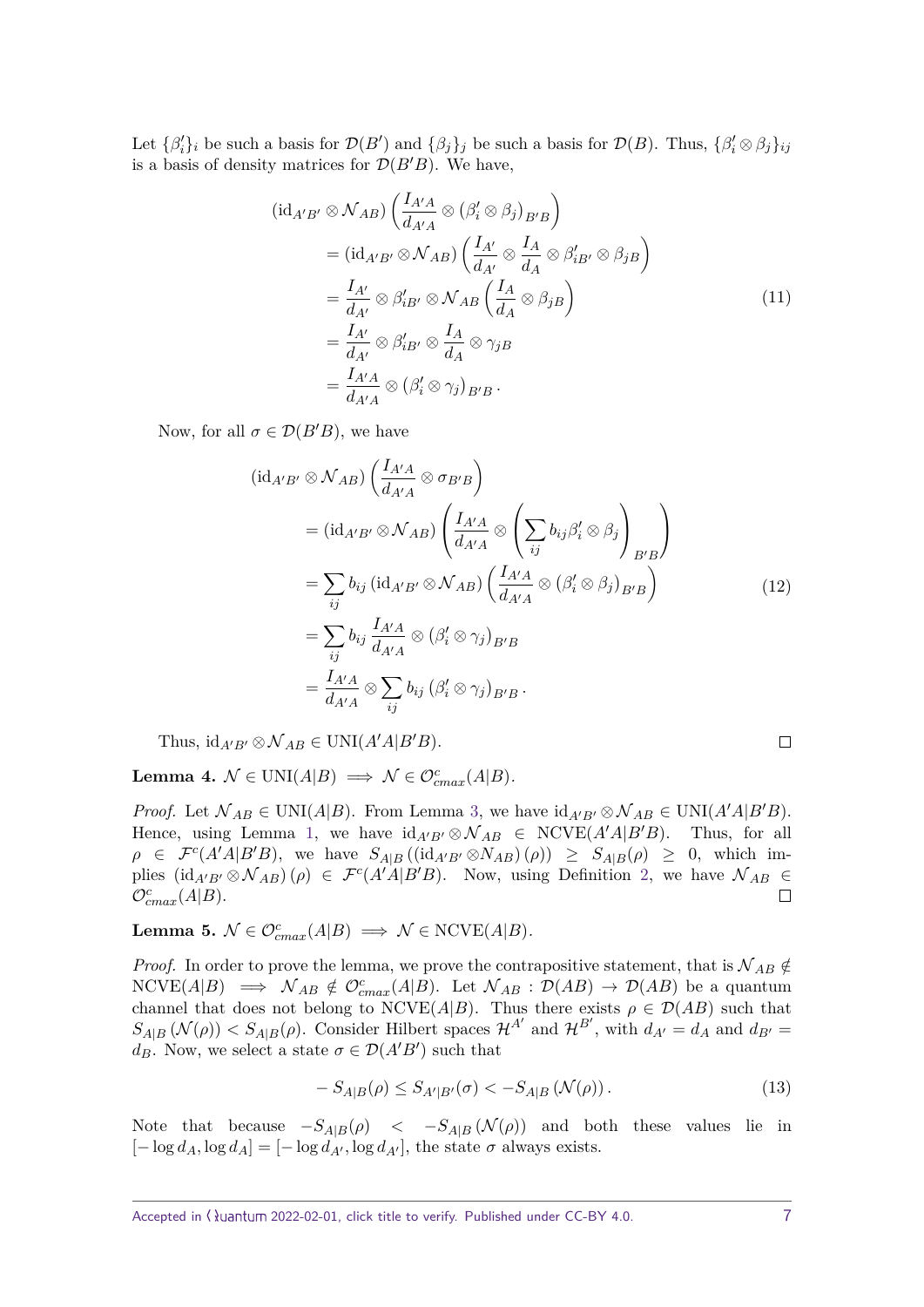Now, consider the state  $\sigma_{A'B'} \otimes \rho_{AB} \in \mathcal{D}(A'B'AB)$ . Using Eq. [13,](#page-6-2) we have  $S_{A'A|B'B}(\sigma_{A'B'} \otimes \rho_{AB}) = S_{A'|B'}(\sigma) + S_{A|B}(\rho) \ge -S_{A|B}(\rho) + S_{A|B}(\rho) = 0.$  Thus,  $\sigma_{A'B'} \otimes \rho_{AB} \in \mathcal{F}^c(A'A|B'B).$ 

We now apply the operation  $id_{A'B'} \otimes \mathcal{N}_{AB}$  on the state  $\sigma_{A'B'} \otimes \rho_{AB}$ . Once again, using Eq. [13,](#page-6-2) we have  $S_{A'AB'B}(\text{id}_{A'B'} \otimes \mathcal{N}_{AB}(\sigma_{A'B'} \otimes \rho_{AB})) = S_{A'A|B'B}(\sigma_{A'B'} \otimes \mathcal{N}_{AB}(\rho_{AB}))$  $= S_{A'|B'}(\sigma_{AB}) + S_{A|B}(\mathcal N_{AB}(\rho_{AB})) \,\, < \,\, - S_{A|B}(\mathcal N_{AB}(\rho_{AB})) \, + \, S_{A|B}(\mathcal N_{AB}(\rho_{AB})) \,\, = \,\, 0.$ This implies that  $\mathrm{id}_{A'B'} \otimes \mathcal{N}_{AB}(\sigma_{A'B'} \otimes \rho_{AB}) \notin \mathcal{F}^c(A'A|B'B)$ . Therefore, the channel id<sub> $A'B' \otimes \mathcal{N}_{AB}$  takes a state from inside  $\mathcal{F}^c(A'A|B'B)$  to outside, and using Def. [2,](#page-3-1)</sub>  $\mathcal{N}_{AB} \notin \mathcal{O}_{cmax}^{c}(A|B).$  $\Box$ 

Thus, Lemmas [1](#page-4-1)[-5](#page-6-1) prove all the implications depicted in Fig. [1,](#page-4-0) and Theorem [1](#page-4-2) follows.

### <span id="page-7-0"></span>4 Properties of A-Unital channels

#### 4.1 Serial and Parallel Concatenation

Since we have  $UNI(A|B) = \mathcal{O}_{cmax}^{c}(A|B)$ , it follows that serial concatenation of two *A*unital channels is  $A$ -unital, and parallel concatenation of an  $A'$ -unital channel and an *A*-unital channel is  $A'A$ -unital [\[2\]](#page-16-1). However, this is also readily seen from the definition of UNI( $A|B$ ). Let  $\mathcal{M}_{AB}$ ,  $\mathcal{N}_{AB} \in \text{UNI}(A|B)$ . Then, we have

$$
\mathcal{M}_{AB} \circ \mathcal{N}_{AB} \left( \frac{I_A}{d_A} \otimes \rho_B \right) = \mathcal{M}_{AB} \left( \frac{I_A}{d_A} \otimes \sigma_B \right) = \frac{I_A}{d_A} \otimes \gamma_B. \tag{14}
$$

Thus,  $M_{AB} \circ \mathcal{N}_{AB} \in \text{UNI}(A|B)$ . Similarly, if  $\mathcal{M}_{A'B'} \in \text{UNI}(A'|B')$ , and  $\mathcal{N}_{AB} \in \text{UNI}(A|B)$ , from Lemma [3,](#page-5-1) we have  $(id_{A'B'} \otimes \mathcal{N}_{AB})$ ,  $(\mathcal{M}_{A'B'} \otimes id_{AB}) \in \text{UNI}(A'A|B'B)$ . Then, from the closedness under serial concatenation above, it follows that

$$
(\mathrm{id}_{A'B'} \otimes \mathcal{N}_{AB}) \circ (\mathcal{M}_{A'B'} \otimes \mathrm{id}_{AB}) = \mathcal{M}_{A'B'} \otimes \mathcal{N}_{AB} \in \mathrm{UNI}(A'A|B'B). \tag{15}
$$

#### 4.2 Convexity

**Theorem 2.** *A convex combination of A-unital channels is an A-unital channel. Proof.* Let  $\mathcal{N}_1, \mathcal{N}_2 \in \text{UNI}(A|B)$ . Then we have,

$$
(p\mathcal{N}_1 + (1-p)\mathcal{N}_2) \left(\frac{I_A}{d_A} \otimes \beta_B\right)
$$
  
\n
$$
= p\mathcal{N}_1 \left(\frac{I_A}{d_A} \otimes \beta_B\right) + (1-p)\mathcal{N}_2 \left(\frac{I_A}{d_A} \otimes \beta_B\right)
$$
  
\n
$$
= p\left(\frac{I_A}{d_A} \otimes \gamma_{1B}\right) + (1-p)\left(\frac{I_A}{d_A} \otimes \gamma_{2B}\right)
$$
  
\n
$$
= \frac{I_A}{d_A} \otimes (p\gamma_1 + (1-p)\gamma_2)_B
$$
  
\n
$$
+ (1-p)\mathcal{N}_2 \in \text{UNI}(A|B).
$$

Thus,  $p\mathcal{N}_1 + (1-p)\mathcal{N}_2 \in \text{UNI}(A|B)$ .

#### <span id="page-7-1"></span>4.3 Detection

The characterization of both conditional entropy non-decreasing channels and completely free channels for  $\mathcal{F}^c(A|B)$  as A-unital channels makes apparent how these channels can be detected. For any  $\mathcal{D}(B)$ , it is always possible to find  $d_B^2$  density matrices  $\{\beta_i\}_i$  from  $\mathcal{D}(B)$ that form a basis for for  $\mathcal{D}(B)$  [\[13\]](#page-16-10). For some unknown channel N given as a blackbox, a necessary and sufficient condition for *A*-unitality is  $\mathcal{N}\left(\frac{I_A}{I_A}\right)$  $\left(\frac{I_A}{d_A}\otimes \beta_{iB}\right)=\frac{I_A}{d_B}$  $\frac{I_A}{d_B} \otimes \beta'_{iB}$  for all the  $d_B^2$  states  $\beta_i$  from the basis. This follows using the same proof technique as in Lemma [3.](#page-5-1)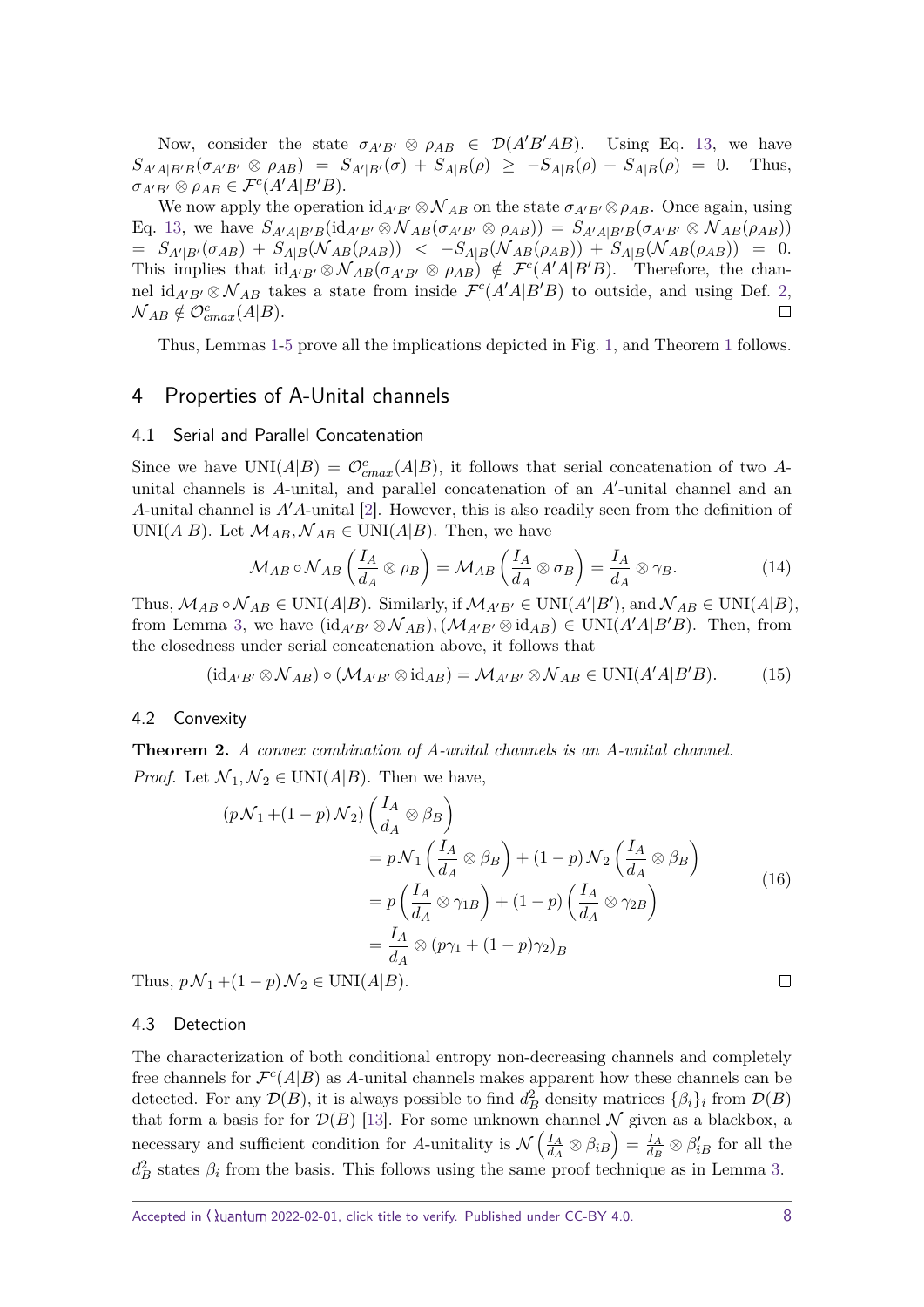<span id="page-8-1"></span>

Figure 2: The relationship between  $UNI(A|B)$ ,  $SEP(A|B)$  and  $id_A \otimes EB(B)$  when  $d_A = d_B$ .

# <span id="page-8-0"></span>5 Relationship between A-Unital Channels and Other Classes

We now turn our attention to the relationship between *A*-unital channels and other classes. If we detect that a channel is *A*-unital (or not *A*-unital), can anything be said about the membership of the channel in  $\text{SEP}(A|B)$ ? It turns out that this is not the case, as there exist *A*-unital channels that are not separable, separable channels that are not *A*unital, as well as channels in the intersection. We discuss this in the following subsections. We also discuss the relationship between entanglement breaking channels and *A*-unital channels. These relationships are depicted in Fig. [2.](#page-8-1) Throughout this section, we assume  $d_A = d_B = d$ .

#### 5.1 A-Unital Non-Separable Channels

We prove the existence of channels that belong to  $UNI(A|B)$  but not  $SEP(A|B)$  by constructing such a channel. Let  $\{|i\rangle\}_i$  be an orthonormal basis for  $\mathcal{H}^A$ , and  $\{|j\rangle\}_i$  be an orthonormal basis for  $\mathcal{H}^B$ .

**Definition 8.** *The Swap and Prepare channel, denoted by*  $\mathcal{P}_{AB}$  :  $\mathcal{D}(AB) \rightarrow \mathcal{D}(AB)$  *is defined as the composition of the following channels:*

• *The Swap Channel*  $[Sw_{AB} : \mathcal{D}(AB) \to \mathcal{D}(AB)]$ *. The unitary channel that swaps systems A and B. Its Kraus decomposition contains just one Kraus operator which is the unitary matrix*  $U_s \equiv \sum_{ij} |ji\rangle \langle ij|$ *. We have* 

$$
Sw_{AB}(\rho) = U_s \rho U_s^{\dagger}.
$$
\n(17)

• *The Partial Trace Channel*  $[\text{Tr}_A : \mathcal{D}(AB) \to \mathcal{D}(B)]$ *. The Kraus operators for this channel are*  $\{\langle i|_A \otimes I_B\}_i$ *. We have* 

$$
\text{Tr}_A(\rho) = \sum_i \left( \langle i|_A \otimes I_B \right) (\rho_{AB}) \left( |i \rangle_A \otimes I_B \right). \tag{18}
$$

• *The Preparation of*  $\frac{I_A}{d}$  *Channel*  $[Pr_A : \mathcal{D}(B) \to \mathcal{D}(AB)]$ *. The Kraus operators for this channel are*  $\frac{1}{\sqrt{2}}$  $\frac{1}{d}\ket{i}_A\otimes I_B\Big\}$ *i . We have*

$$
Pr_A(\rho_B) = \sum_{i} \frac{1}{d} \left( |i\rangle_A \otimes I_B \right) (\rho_B) \left( \langle i|_A \otimes I_B \right) \tag{19}
$$

$$
=\frac{I_A}{d}\otimes\rho_B\tag{20}
$$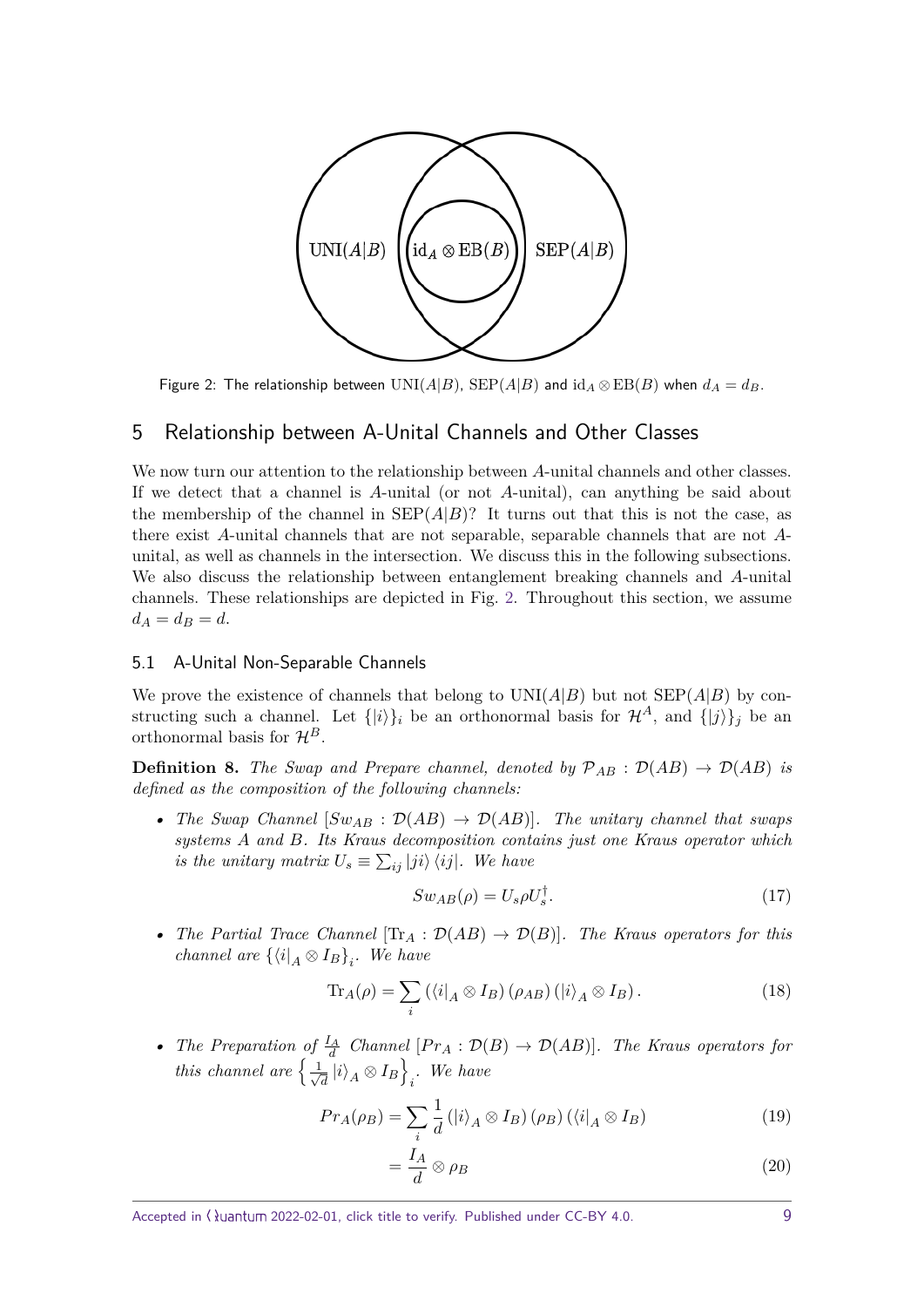*Finally, we define the Swap and Prepare Channel:*

$$
\mathcal{P}_{AB}(\rho_{AB}) = (Pr_A \circ \text{Tr}_A \circ Sw_{AB})(\rho_{AB})
$$
\n(21)

<span id="page-9-2"></span>**Theorem 3.** *There exist A-unital non-separable channels.*

*Proof.* In Lemma [6,](#page-9-0) we show that the channel  $\mathcal{P}_{AB} \in \text{UNI}(A|B)$ , and in Lemma [7,](#page-9-1) we show that  $\mathcal{P}_{AB} \notin \text{SEP}(A|B)$ .  $\Box$ 

<span id="page-9-0"></span>**Lemma 6.**  $\mathcal{P}_{AB} \in \text{UNI}(A|B)$ .

*Proof.* Let  $\sigma_B \in \mathcal{B}(B)$ . We have

$$
\mathcal{P}_{AB}\left(\frac{I_A}{d}\otimes\sigma_B\right) = Pr_A \circ \text{Tr}_A \circ Sw_{AB}\left(\frac{I_A}{d}\otimes\sigma_B\right) = Pr_A \circ \text{Tr}_A\left(\sigma_A \otimes \frac{I_B}{d}\right)
$$

$$
= Pr_A\left(\frac{I_B}{d}\right) = \frac{I_A}{d}\otimes\frac{I_B}{d}.
$$
(22)

Thus, using Def. [7,](#page-4-3)  $\mathcal{P}_{AB} \in \text{UNI}(A|B)$ .

<span id="page-9-1"></span>**Lemma 7.**  $\mathcal{P}_{AB} \notin \text{SEP}(A|B)$ .

*Proof.* From the discussion following Def. [3,](#page-3-2) we have that  $\text{SEP}(A|B) = \mathcal{O}_{cmax}^s(A|B)$ . Thus, it is sufficient to prove that  $\mathcal{P}_{AB} \notin \mathcal{O}_{cmax}^s(A|B)$ . Consider Hilbert spaces  $\mathcal{H}^{A'}$  and  $\mathcal{H}^{B'}$  where  $d_{A'}$  and  $d_{B'}$  are also equal to *d*. Take the state  $\chi \in \mathcal{D}(A'AB'B)$  defined as  $\chi \equiv$  $|\phi^+\rangle\langle\phi^+|_{A'A}\otimes|00\rangle\langle00|_{B'B}$ , where  $|\phi^+\rangle\langle\phi^+|_{A'A}$  is the entangled state  $\frac{1}{d}\sum_{ij}|i\rangle\langle j|_{A'}\otimes|i\rangle\langle j|_{A}$ . The state  $\chi$  is a product state across the  $A'A|B'B$  cut, and hence  $\chi \in \tilde{\mathcal{F}}^s(A'A|B'B)$ . We now apply  $\mathrm{id}_{A'B'} \otimes \mathcal{P}_{AB}$  to the state  $\chi$ .

$$
\chi' = (\mathrm{id}_{A'B'} \otimes \mathcal{P}_{AB})(\chi)
$$
  
\n
$$
= (\mathrm{id}_{A'B'} \otimes \mathcal{P}_{AB}) \left( \frac{1}{d} \sum_{ij} |i \rangle \langle j|_{A'} \otimes |i \rangle \langle j|_{A} \otimes |0 \rangle \langle 0|_{B'} \otimes |0 \rangle \langle 0|_{B} \right)
$$
  
\n
$$
= (\mathrm{id}_{A'B'} \otimes \mathcal{P}_{TA} \circ \mathrm{Tr}_{A} \circ \mathcal{S}w_{AB}) \left( \frac{1}{d} \sum_{ij} |i \rangle \langle j|_{A'} \otimes |i \rangle \langle j|_{A} \otimes |0 \rangle \langle 0|_{B'} \otimes |0 \rangle \langle 0|_{B} \right)
$$
  
\n
$$
= \left( \mathrm{id}_{A'B'} \left( \frac{1}{d} \sum_{ij} |i \rangle \langle j|_{A'} \otimes |0 \rangle \langle 0|_{B'} \right) \right) \otimes ((\mathcal{P}_{TA} \circ \mathrm{Tr}_{A} \circ \mathcal{S}w_{AB}) (|i \rangle \langle j|_{A} \otimes |0 \rangle \langle 0|_{B}))
$$
  
\n
$$
= \left( \frac{1}{d} \sum_{ij} |i \rangle \langle j|_{A'} \otimes |0 \rangle \langle 0|_{B'} \right) \otimes ((\mathcal{P}_{TA} \circ \mathrm{Tr}_{A}) (|0 \rangle \langle 0|_{A} \otimes |i \rangle \langle j|_{B}))
$$
  
\n
$$
= \left( \frac{1}{d} \sum_{ij} |i \rangle \langle j|_{A'} \otimes |0 \rangle \langle 0|_{B'} \right) \otimes (\mathcal{P}_{TA} (|i \rangle \langle j|_{B}))
$$
  
\n
$$
= \frac{1}{d} \sum_{ij} |i \rangle \langle j|_{A'} \otimes |0 \rangle \langle 0|_{B'} \otimes \frac{I_A}{d} \otimes |i \rangle \langle j|_{B}
$$
  
\n
$$
= |\phi^{+} \rangle \langle \phi^{+} |_{A'B} \otimes \frac{I_A}{d} \otimes |0 \rangle \langle 0|_{B'}.
$$
 (9)

Observe that *χ*<sup>'</sup> is entangled across the *A'A*|*B'B* cut. Thus,  $\chi' \notin \mathcal{F}^s(A'A|B'B)$ . From the definition of  $\mathcal{O}^s_{cmax}(A|B)$ , this implies that  $\mathcal{P}_{AB} \notin \mathcal{O}^s_{cmax}(A|B)$ , hence  $\mathcal{P}_{AB} \notin \text{SEP}(A|B)$ . The action of  $\mathcal{P}_{AB}$  is depicted in Fig. [3.](#page-10-0)

From Lemmas [6](#page-9-0) and [7,](#page-9-1) we have that  $\mathcal{P}_{AB} \in \text{UNI}(A|B)$  but  $\mathcal{P}_{AB} \notin \text{SEP}(A|B)$ , and thus, Theorem [3](#page-9-2) follows.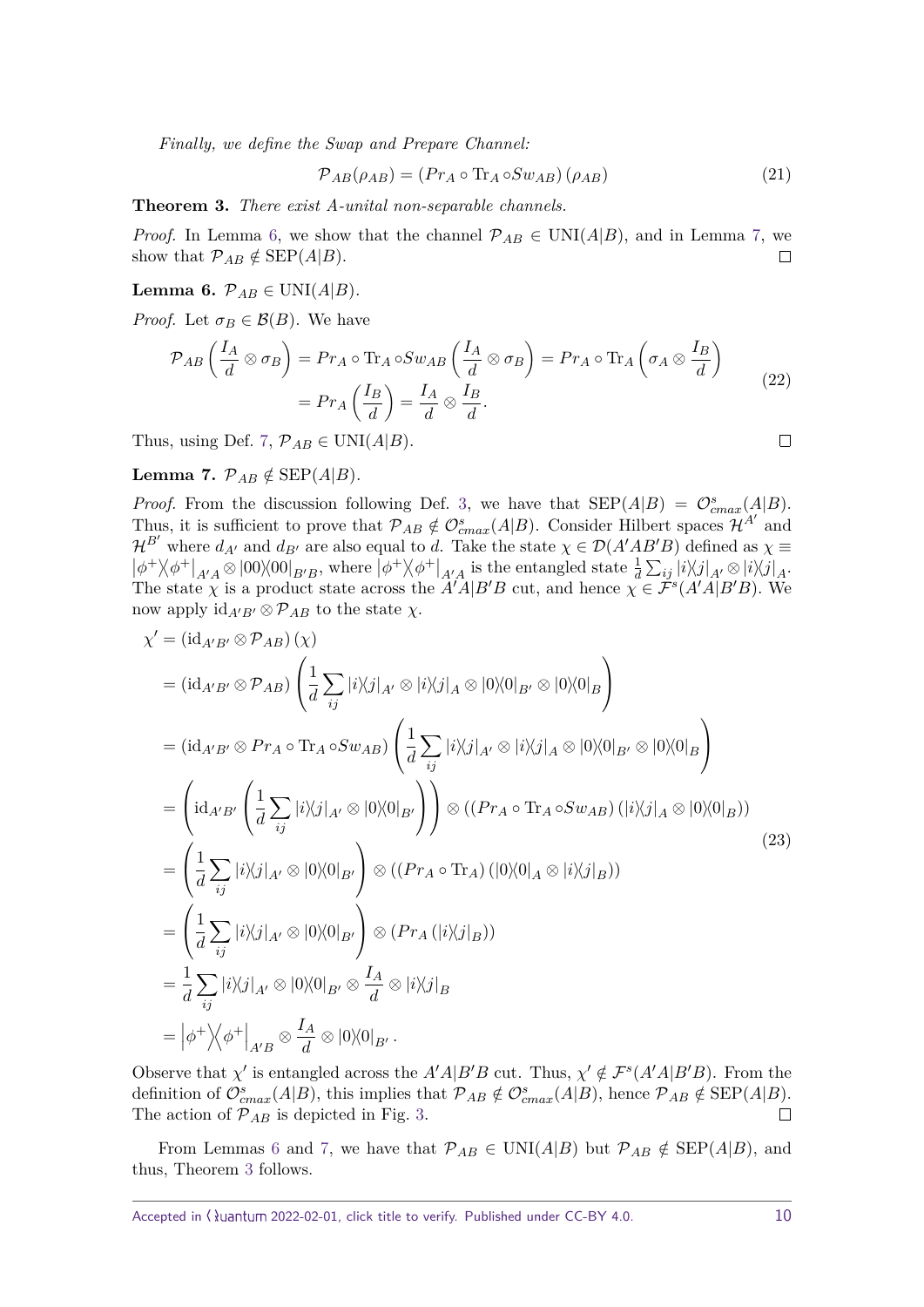<span id="page-10-0"></span>

Figure 3: Demonstration of  $\mathcal{P}_{AB}$  acting on  $\chi$ . Subfigure (1) depicts the state  $\chi$ , which is separable across the  $A'A|B'B$  cut. Upon applying  $id_{A'B'} \otimes Sw_{AB}$ , the states of subsystems  $A$  and  $B$  are swapped, as shown in subfigure (2). Application of  $Tr_A$  is depicted in subfigure (3), and finally,  $Pr_A$  prepares the state  $\frac{I_A}{d}$  and this is depicted in subfigure  $(4)$ . Thus,  ${\cal P}_{AB}$  is  $A$ -unital, but not separable, as the channel generates entanglement across the  $A'A|B'B$  cut.

#### 5.2 Non-A-Unital Separable Channels

Examples of channels that are non-A-unital but separable are replacement channels [\[2\]](#page-16-1) *R* which trace out a given state and prepare a product state  $\rho_A \otimes \rho_B$  where  $\rho_A \neq \frac{I_A}{d}$ . Since for all  $\sigma_B \in \mathcal{D}(B)$ , we have  $R\left(\frac{I_A}{d} \otimes \sigma_B\right) \neq \frac{I_A}{d} \otimes \gamma_B$  for some  $\gamma \in \mathcal{D}(B)$ , R is not an *A*-unital channel. However, since both tracing out as well as preparation of a product state are separable channels, *R* is a separable channel. A specific example of a channel which prepares the state  $|00\rangle\langle00|_{AB}$  is

$$
R_0(\rho_{AB}) = \sum_{ij} (|0\rangle\langle i|_A \otimes |0\rangle\langle j|_B) (\rho_{AB}) (|i\rangle\langle 0|_A \otimes |j\rangle\langle 0|_B), \qquad (24)
$$

where  $\{|i\rangle\}_i$  and  $\{|j\rangle\}_j$  are orthonormal bases for  $\mathcal{H}^A$  and  $\mathcal{H}^B$  respectively.

#### 5.3 A-Unital Separable Channels

A trivial example of a channel that is both *A*-unital and separable is the identity channel. A more non-trivial example is any channel of the form

$$
C_{AB}(\rho) = \sum_{i} \left( K_A^i \otimes L_B^i \right) \rho \left( K_A^i \otimes L_B^i \right)^{\dagger} \tag{25}
$$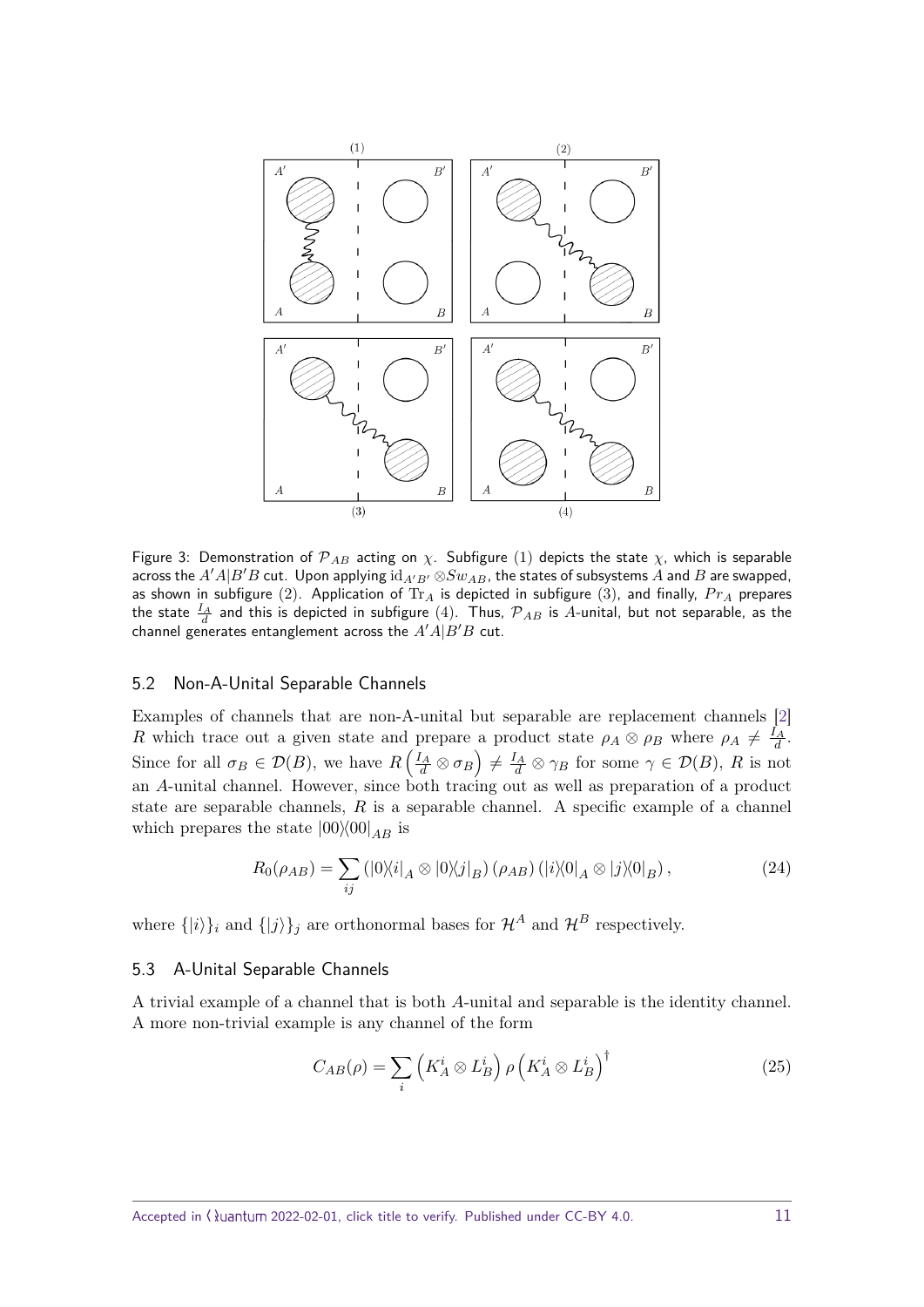where  $\sum_i (K_A^i \otimes L_B^i)^{\dagger} (K_A^i \otimes L_B^i) = I_{AB}$  and each  $K_A^i$  is a unitary channel.  $C_{AB}$  is separable by definition. It is also A-unital as shown below. Let  $\sigma \in \mathcal{D}(B)$ . We have

$$
C_{AB} \left( \frac{I_A}{d} \otimes \sigma_B \right) = \sum_i \left( K_A^i \otimes L_B^i \right) \left( \frac{I_A}{d} \otimes \sigma_B \right) \left( K_A^i \otimes L_B^i \right)^{\dagger} = \sum_i \frac{1}{d} K_A^i I_A K_A^{i\dagger} \otimes L_B^i \sigma_B L_B^{i\dagger} = \frac{I_A}{d} \otimes \sum_i L_B^i \sigma_B L_B^{i\dagger}.
$$
 (26)

#### 5.4 A-Unital and Entanglement-Breaking Channels

Both UNI( $A|B$ ) and SEP( $A|B$ ) are concerned with correlations across the  $A|B$  split. Thus, we relate both these classes with channels of the form  $\mathrm{id}_A \otimes \Phi_B$  where  $\Phi_B \in \mathrm{EB}(B)$ , that is  $\Phi_B$  is an entanglement-breaking channel (Def. [4\)](#page-3-3), as they destroy all entanglement across the *A*|*B* split. These channels are *A*-unital, as  $(\mathrm{id}_A \otimes \Phi_B) \left( \frac{I_A}{d} \otimes \sigma_B \right) = \frac{I_A}{d} \otimes \Phi(\sigma)_B$  for all  $\sigma_B \in \mathcal{D}(B)$ , as well as separable, as the Kraus operators for the channel are  $\{I_A \otimes K_B^i\}_i$ where  $\{K_B^i\}_i$  are the Kraus operators for  $\Phi_B$ . This is depicted in Figure [2.](#page-8-1) On the contrary, channels of the form  $\Phi_A \otimes id_B$  where  $\Phi_A \in EB(A)$  are not necessarily *A*-unital, although they are separable. As an example, consider the following classical-quantum channel  $\mathcal{M}_A : \mathcal{D}(A) \to \mathcal{D}(A)$ , that acts as

$$
\mathcal{M}_A(\rho) = \sum_i \langle i | \rho | i \rangle |0 \rangle \langle 0|_A. \tag{27}
$$

All classical-quantum channels are entanglement-breaking [\[13\]](#page-16-10), however, the channel  $\mathcal{M}_A \otimes \text{id}_B$  is not *A*-unital, as we have  $(\mathcal{M}_A \otimes \text{id}_B) \left(\frac{I_A}{d} \otimes \sigma_B\right) = |0\rangle\langle 0| \otimes \sigma_B$  which is not of the form  $\frac{I_A}{d} \otimes \gamma_B$  for some  $\gamma_B \in \mathcal{D}(B)$ .

*A*-unital channels are closely related to unital channels. Indeed, as given in Def. [5,](#page-3-4) while *A*-unital channels map states of the form  $\frac{I_A}{d_A} \otimes \sigma_B$  to  $\frac{I_A}{d_A} \otimes \sigma'_B$ , unital channels map  $\frac{I_{AB}}{d_{AB}}$  to *IAB*  $\frac{H_{AB}}{d_{AB}}$ . In the next section, we explore this connection further. We show that while *A*-unital channels are the largest class of completely free channels for  $\mathcal{F}^c(A|B)$ , unital channels form the largest class of completely free channels for a previously defined, related set  $\mathcal{F}^{ac}(A|B)$ , the set of all states whose conditional entropy remains non-negative under global unitary operations. The relationship between *A*-unital, *B*-unital and unital channels is depicted in Fig. [4.](#page-12-0)

# <span id="page-11-0"></span>6 Unital Operations and Absolute Non-Negative Conditional Entropy

#### 6.1 Absolutely Non-Negative Conditional Entropy States

Previously, the absolute version of  $\mathcal{F}^c(A|B)$  (analogous to absolutely separable states [\[29,](#page-18-1) 30) was defined and characterized for the case where  $d_A = d_B = 2$  [\[27\]](#page-17-10). Here, we extend the definition by characterizing it for the case where  $d_A = d_B = d$ .

**Definition 9.** *A* quantum state  $\rho \in \mathcal{D}(AB)$ , where  $d_A = d_B = d$ , which satisfies  $S_{A|B}(U\rho U^{\dagger}) \geq 0$  *for all unitary channels*  $U : \mathcal{D}(AB) \rightarrow \mathcal{D}(AB)$  *is called an absolutely non-negative conditional entropy state. The set of absolutely non-negative conditional entropy states in*  $\mathcal{D}(AB)$  *is denoted by*  $\mathcal{F}^{ac}(A|B)$ *.* 

The set  $\mathcal{F}^{ac}(A|B)$  is well-characterized in terms of the von Neumann entropy, as shown in the following theorem.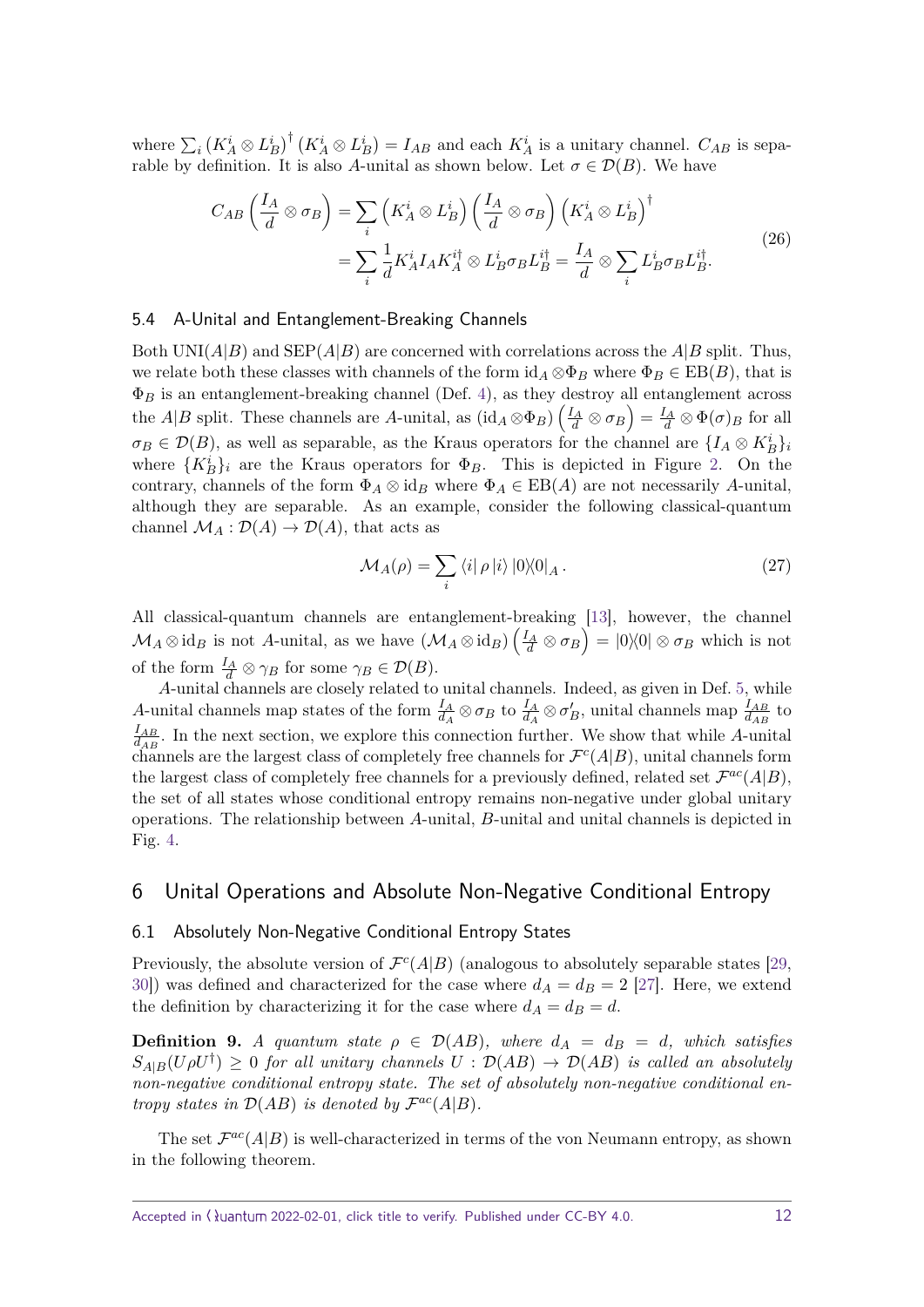<span id="page-12-0"></span>

Figure 4: The relationship between A-unital, B-unital and unital channels when  $d_A = d_B$ .

<span id="page-12-1"></span>**Theorem 4.**  $\rho_{AB} \in \mathcal{F}^{ac}(A|B)$  *if and only if*  $S(\rho_{AB}) \ge \log d$ *.* 

*Proof.* Let  $\rho_{AB} \in \mathcal{D}(AB)$  and  $S(\rho_{AB}) \geq \log d$ . As the maximum von Neumann entropy of the subsystem *B* is upperbounded by  $\log d$ , we have  $\forall U$ ,  $S(U\rho_{AB}U^{\dagger}) = S(\rho_{AB}) \ge$  $\log d \geq S\left((U\rho_{AB}U^{\dagger})_B\right)$ . Therefore,  $\forall U$ ,  $S_{A|B}(U\rho U^{\dagger}) = S(U\rho U^{\dagger}) - S\left((U\rho_{AB}\rho^{\dagger})_B\right) \geq 0$ and  $\rho_{AB} \in \mathcal{F}^{ac}(A|B)$ .

To prove the "only if" part of the statement, consider the following set of vectors  $\{|\psi_{nm}\rangle\}_{nm}$  which is a basis for the vector space  $\mathcal{H}^A \otimes \mathcal{H}^B$  [\[31\]](#page-18-3)

$$
|\psi_{nm}\rangle = \sum_{j} e^{2\pi i j n/d} |j\rangle \otimes |(j+m) \mod d\rangle / \sqrt{d}.
$$
 (28)

Notice that for each  $|\psi_{nm}\rangle$ , we have  $(|\psi_{nm}\rangle \langle \psi_{nm}|)B = \frac{1}{a}$  $\frac{I}{d}$ . Now, let  $\sigma_{AB} \in \mathcal{F}^{ac}(A|B)$ . Let the set of vectors  $\{\ket{\gamma_{nm}}\}$  be the eigenbasis of  $\sigma_{AB}$ . Consider the unitary channel  $U_e \equiv \sum_{nm} |\psi_{nm}\rangle \langle \gamma_{nm}|$ . The state  $U_e \sigma_{AB} U_e^{\dagger}$  is diagonal in the  $|\psi_{nm}\rangle$  basis, hence,  $(U_e \sigma_{AB} U_e^{\dagger})$  $B = \frac{I}{d}$  $\frac{I}{d}$ , and  $S\left((U_e \sigma_{AB} U_e^{\dagger})_B\right) = \log d$ .

By definition, we have  $S_{A|B}(U\sigma_{AB}U^{\dagger}) \geq 0$  for all *U*, in particular for  $U_e$ . Therefore,  $S_{A|B}(U_e \sigma_{AB} U_e^{\dagger}) = S(U_e \sigma_{AB} U_e^{\dagger}) - S((U_e \sigma_{AB} U_e^{\dagger})_B) \geq 0$ , which implies that  $S(\sigma_{AB})$  $\log d \geq 0$ . Thus,  $\forall \sigma_{AB} \in \mathcal{F}^{ac}(A|B)$ , we have  $S(\sigma_{AB}) \geq \log d$ .  $\Box$ 

#### 6.2 Completely Free Operations for Absolute Non-Negative Conditional Entropy States

Here, we define the class of completely free operations for  $\mathcal{F}^{ac}(A|B)$ , respecting the  $d_A =$  $d_B = d$  condition in the definition of  $\mathcal{F}^{ac}(A|B)$ .

**Definition 10.** *A channel*  $\mathcal{N}_{AB}$  :  $\mathcal{D}(AB)$   $\rightarrow$   $\mathcal{D}(AB)$  *is completely free for*  $\mathcal{F}^{ac}(A|B)$ *if for all finite dimensional Hilbert spaces*  $\mathcal{H}^{A'}$  and  $\mathcal{H}^{B'}$ , where  $d_{A'} = d_{B'} = d'$  and  $\rho \in \mathcal{F}^{ac}(A'A|B'B)$ *, we have*  $(\text{id}_{A'B'} \otimes \mathcal{N}_{AB})(\rho) \in \mathcal{F}^{ac}(A'A|B'B)$ *. The class of all such completely free operations mapping*  $\mathcal{D}(AB)$  *to itself is denoted by*  $\mathcal{O}^{ac}_{cmax}(A|B)$ *.* 

We now prove that for the above definition of  $\mathcal{O}^{ac}_{cmax}(A|B)$ , unitality is a necessary and sufficient condition for complete freeness.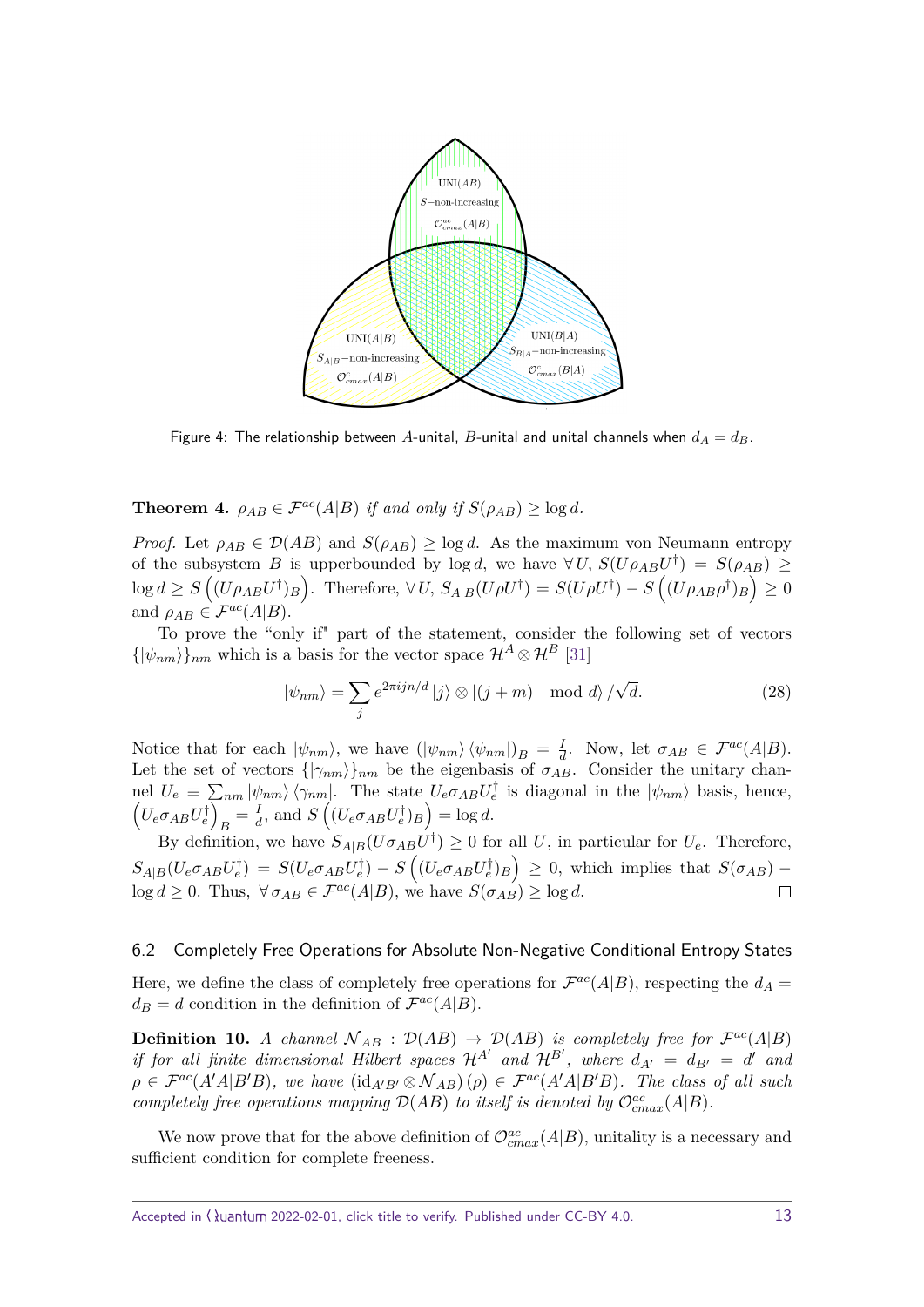<span id="page-13-0"></span>

Figure 5: Upper and lower bounds for  $S_{A|B}(\rho)$  given  $S(\rho)$ .

# **Theorem 5.** *A channel*  $\mathcal{N} \in \mathcal{O}_{cmax}^{ac}(A|B)$  *if and only if it is unital.*

*Proof.* Let  $\mathcal{H}^A$ ,  $\mathcal{H}^B$ ,  $\mathcal{H}^{A'}$  and  $\mathcal{H}^{B'}$  be finite dimensional Hilbert spaces such that  $d_A = d_B =$ *d* and  $d_{A'} = d_{B'} = d'$ . Let  $\mathcal{N}_{AB}$  be a unital channel mapping  $\mathcal{D}(AB)$  to  $\mathcal{D}(AB)$ . Then, notice that the channel  $\mathcal{N}' = id_{A'B'} \otimes \mathcal{N}_{AB}$  is also a unital channel mapping  $\mathcal{D}(A'AB'B)$ to itself. This unitality implies we have  $S(\mathcal{N}'(\rho)) \geq S(\rho) \,\forall \rho \in \mathcal{D}(A'AB'B)$  [\[13\]](#page-16-10). Hence,  $\forall \sigma \in \mathcal{F}^{ac}(A'A|B'B)$ , we have  $S(\mathcal{N}'(\sigma)) \geq S(\sigma) \geq \log dd'$ , using Theorem [4.](#page-12-1) Thus,  $\mathcal{N}'(\sigma) \in \mathcal{F}^{ac}(A'A|B'B)$ . This implies that  $\mathcal{N}'$  is a free operation, which in turn implies that  $\mathcal{N}_{AB} \in \mathcal{O}_{cmax}^{ac}(A|B)$ .

Let  $M_{AB}$  be a non-unital channel in  $\mathcal{D}(AB)$ . Hence,  $M_{AB} \left(\frac{I_{AB}}{d^2}\right) = \sigma_{AB}$  where  $\sigma_{AB} \neq \frac{I_{AB}}{d^2}$ . Thus,  $S(\sigma_{AB}) < \log d^2$ , since the maximum entropy for  $\rho \in \mathcal{D}(AB)$  $\log d^2$  and is achieved only at  $\frac{I_{AB}}{d^2}$ . Consider the state  $\chi = \gamma_{A'B'} \otimes \frac{I_{AB}}{d^2}$  where  $\gamma$  is a pure state and  $d' = d$ . Hence  $S(\chi) = \log d^2$  which implies that  $\chi \in \mathcal{F}^{ac}(A'A|B'B)$ . We have  $\chi' = (\mathrm{id}_{A'B'} \otimes \mathcal{M}_{AB})(\chi) = \gamma_{A'B'} \otimes \sigma_{AB}$ . Therefore,  $S(\chi') < \log d^2$  and  $\chi' \notin$  $\mathcal{F}^{ac}(A'A|B'B)$ . This implies that  $\mathrm{id}_{A'B'} \otimes \mathcal{M}_{AB}$  is not a free operation, and therefore,  $M_{AB} \notin \mathcal{O}_{cmax}^{ac}(A|B)$ .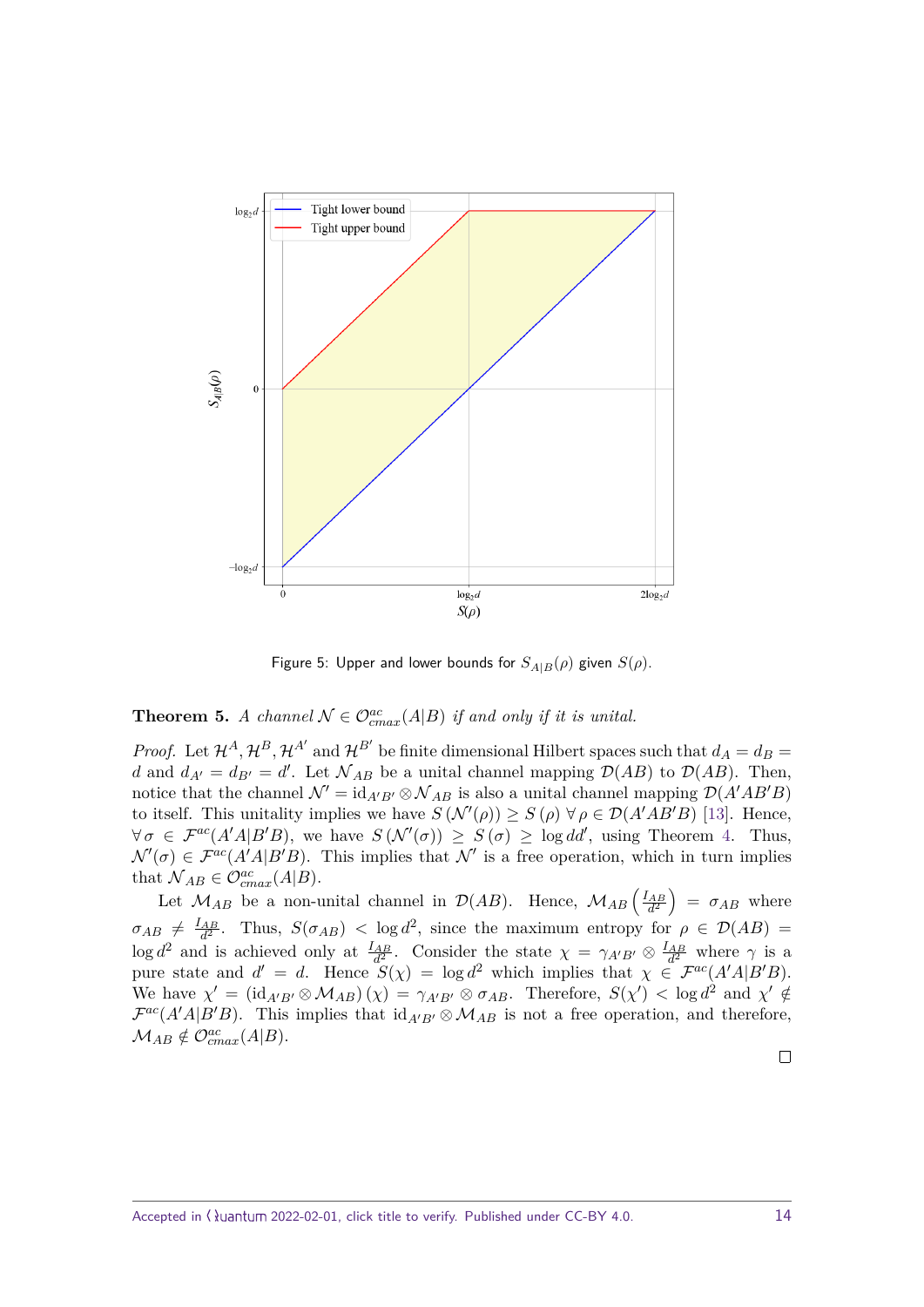# <span id="page-14-0"></span>7 Upper and Lower Bounds for Conditional Entropy given Entropy

The characterization of  $\mathcal{F}^{ac}(A|B)$  via entropy suggests that the entropy of a state can determine the values of conditional entropy that the state can possess. In the following section, we discuss upper and lower bounds for conditional entropy, given the entropy of a state  $\rho_{AB}$ , where  $d_A = d_B = d$ .

<span id="page-14-8"></span>**Theorem 6.** *Let*  $E_x \equiv \{S_{A|B}(\rho) \mid S(\rho) = x \ \forall \ \rho \in \mathcal{D}(AB)\}$ . Then, the tight lower bound *of*  $E_x$  *is*  $x - \log d$  *and the tight upper bound of*  $E_x$  *is* max $(x, \log d)$ *.* 

*Proof.* Fig. [5](#page-13-0) depicts the bounds of the above theorem. The lower bound is proven in Lemma [8](#page-14-1) and the upper bound is proven in Lemmas [9](#page-14-2) and [10.](#page-14-3)  $\Box$ 

<span id="page-14-1"></span>**Lemma 8.**  $\forall x \in [0, 2 \log d]$ , the tight lower bound of  $E_x \equiv \{S_{A|B}(\rho) \mid S(\rho) = x \land \rho \in$  $\mathcal{D}(AB)$ } *is*  $x - \log d$ *.* 

*Proof.* Consider  $\rho \in \mathcal{D}(AB) | S(\rho) = x$ . Since  $S(\rho_B) \leq \log d$  (Theorem 11.8 in [\[28\]](#page-18-0)), we have  $S_{A|B}(\rho) \geq x - \log d$ . Thus,

a lower bound of 
$$
E_x
$$
 is  $x - \log d$ . (29)

It now remains to show that  $\forall x \in [0, 2 \log d], x - \log d \in E_x$ . Consider the function  $\mathcal{R} : [0,1] \rightarrow \mathcal{D}(AB) : p \rightarrow p |\phi^+\rangle \langle \phi^+| + (1-p)\frac{D}{\phi^+}$  $\frac{I}{d^2}$  where  $|\phi^+\rangle = \sum_{i=0}^{d-1}$  $\frac{|ii\rangle}{\sqrt{d}}$ . Note that  $\forall p \in [0, 1],$  we have  $\mathcal{R}(p)_{B} = \frac{1}{q}$  $\frac{1}{d}$ . Thus,

<span id="page-14-5"></span>
$$
S(\mathcal{R}(p)_B) = \log d. \tag{30}
$$

As  $S : \mathcal{D}(AB) \to [0, 2 \log d]$  is a continuous function (Box 11.2 in [\[28\]](#page-18-0)) and R can be shown to be a continuous function <sup>[2](#page-14-4)</sup>, we have  $S \circ \mathcal{R} : [0,1] \to [0,2 \log d]$  is a continuous function. We have  $S(\mathcal{R}(0)) = 2 \log d$  and  $S(\mathcal{R}(1)) = 0$ . Thus, by the intermediate value theorem,

<span id="page-14-6"></span>
$$
\forall x \in [0, 2\log d], \exists p_x \in [0, 1] \mid S(\mathcal{R}(p_x)) = x. \tag{31}
$$

Using Eq. [30](#page-14-5) and [31,](#page-14-6) we have

<span id="page-14-7"></span>
$$
S_{A|B}(\mathcal{R}(p_x)) = S(\mathcal{R}(p_x)) - S(\mathcal{R}(p_x)_B) = x - \log d. \tag{32}
$$

 $S(\mathcal{R}(p_x)) = x$  (Eq. [31\)](#page-14-6) implies that  $S_{A|B}(\mathcal{R}(p_x)) = x - \log d \in E_x$  (Eq. [32\)](#page-14-7). Thus, as  $x - \log d$  is a lower bound of  $E_x$ , and  $x - \log d \in E_x$ , it is the tight lower bound.  $\Box$ 

<span id="page-14-2"></span>**Lemma 9.**  $\forall x \in [0, \log d]$ *, the tight upper bound of*  $E_x \equiv \{S_{A|B}(\rho) \mid S(\rho) = x \land \rho \in$  $\mathcal{D}(AB)$ *} is x.* 

*Proof.* Consider  $\rho \in \mathcal{D}(AB) | S(\rho) = x$ . Since  $S(\rho_B) \geq 0$ , we have  $S_{A|B}(\rho) \leq x$ . Thus, an upper bound of  $E_x$  is *x*. It now remains to show that  $\forall x \in [0, \log d], x \in E_x$ . For a given  $x \in [0, \log d]$ , consider states of the form  $\sigma = \sigma_A \otimes \sigma_B$ , where  $S(\sigma_A) = x$  and  $\sigma_B$  is any pure state. We have  $S(\sigma) = x + 0 = x$ , which implies  $S_{A|B}(\sigma) = x - 0 = x \in E_x$ .

Therefore, since *x* is an upperbound of  $E_x$  and  $x \in E_x$ , it is a tight upper bound.  $\Box$ 

<span id="page-14-3"></span>**Lemma 10.**  $\forall x \in [\log d, 2 \log d]$ , the tight upper bound of  $E_x \equiv \{S_{A|B}(\rho) \mid S(\rho) = x \land \rho \in \mathbb{R}\}$  $\mathcal{D}(AB)$ *} is*  $\log d$ *.* 

<span id="page-14-4"></span><sup>&</sup>lt;sup>2</sup>This can be shown using the  $\epsilon - \delta$  definition of continuity.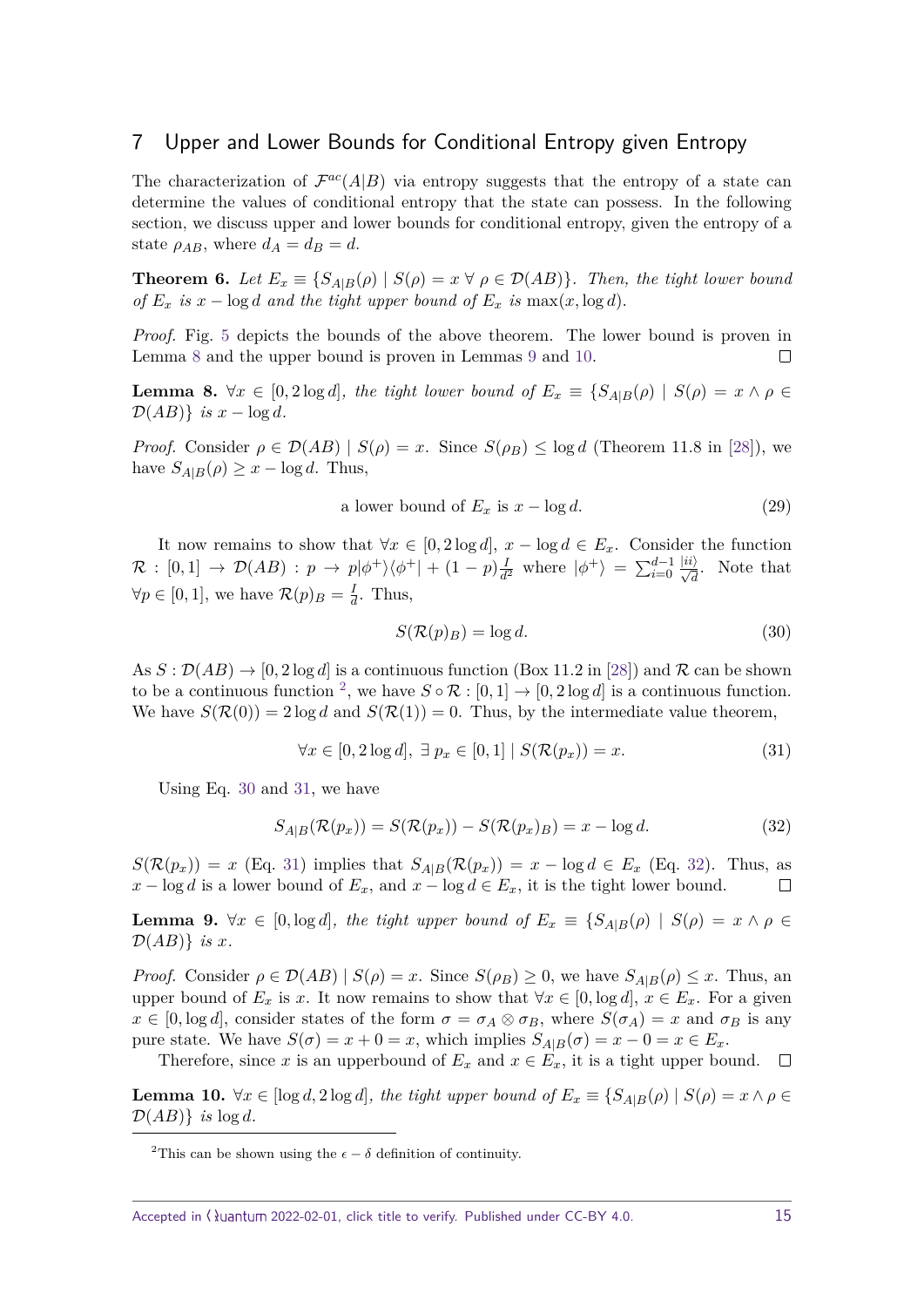*Proof.* From Theorem 11.4.1 in [\[13\]](#page-16-10) and Theorem 11.8 in [\[28\]](#page-18-0), we have  $\forall \rho \in \mathbb{R}$  $\mathcal{D}(AB)$ *,*  $S_{A|B}(\rho) \leq S(\rho_A) \leq \log d$ . Therefore,  $\log d$  is also an upper bound for  $E_x$ . It now remains to show that  $\forall x \in [\log d, 2 \log d], \log d \in E_x$ . Consider states of the form  $\sigma = \frac{I}{d} \otimes \sigma_B$  where  $S(\sigma_B) = x - \log d$ . We have  $S(\sigma) = x$  which implies that  $S_{A|B}(\sigma) = \log d \in E_x$ . Therefore, since  $\log d$  is an upper bound for  $E_x$  and  $\log d \in E_x$ , it is a tight upper bound.  $\Box$ 

Theorem [6](#page-14-8) follows from the lower bound proved in Lemma [8](#page-14-1) and the upper bounds proved in Lemmas [9](#page-14-2) and [10.](#page-14-3)

# <span id="page-15-0"></span>8 Conclusion

In this paper, we introduce the class of *A*-unital channels, and show that this is equal to the largest class of completely free channels for the set of states with non-negative conditional entropy  $(\mathcal{F}^c(A|B))$ . We also show that this is the largest class of channels that do not decrease the conditional entropy of a state. We discuss the relation between *A*-unital channels, separable channels and entanglement-breaking channels. Furthermore, we extended the characterization of the set of states that possess non-negative conditional entropy even under global unitary transformations  $(\mathcal{F}^{ac}(A|B))$  from the 2  $\otimes$  2 case to the *d* ⊗ *d* case. We demonstrate that unital channels are the largest class of completely free operations for this set. Finally, we provide upper and lower bounds for the conditional entropy of a state as a function of the entropy of a state. We conclude with some questions for further research that emerge from our work.

- 1. Characterization of  $\mathcal{F}^{ac}(A|B)$  for the  $d_A \otimes d_B$  case. In this work, we show that when  $d_A = d_B = d$ ,  $\mathcal{F}^{ac}(A|B)$  is the set of states in  $\mathcal{D}(AB)$  for which  $S(\rho_{AB}) \ge \log d$ . An interesting problem is the extension of this characterization to the case  $d_A \neq d_B$ . This is important for the full characterization of completely free operations for  $\mathcal{F}^{ac}(A|B)$ .
- 2. Decomposition of A-unital channels and a Choi matrix representation. A necessary and sufficient condition for the unitality of a channel is for it to be expressed as an affine combination of unitary quantum channels [\[32\]](#page-18-4). Providing a similar decomposition for A-unital channels is an open problem. Moreover, separable channels, completely PPT-preserving channels and entanglement-breaking channels all have elegant characterizations in terms of Choi matrices [\[4,](#page-16-3) [13,](#page-16-10) [33–](#page-18-5)[36\]](#page-18-6). A similar characterization remains to be given for *A*-unital channels.
- 3. State conversion under A-unital channels. According to Uhlmann's theorem, a state *ρ* can be converted to state *σ* under unital channels if and only if  $\sigma \prec \rho$ , that is *ρ* majorizes  $\sigma$  [\[37,](#page-18-7) [38\]](#page-18-8). What are the conditions for state conversion under *A*-unital channels?

*Note added:* Also see related independent work by Brandsen et al. [\[39\]](#page-18-9)

# Acknowledgements

We gratefully acknowledge Prof. Arun K. Pati for his enriching discussions, and Mohammad Alhejji for his fruitful comments.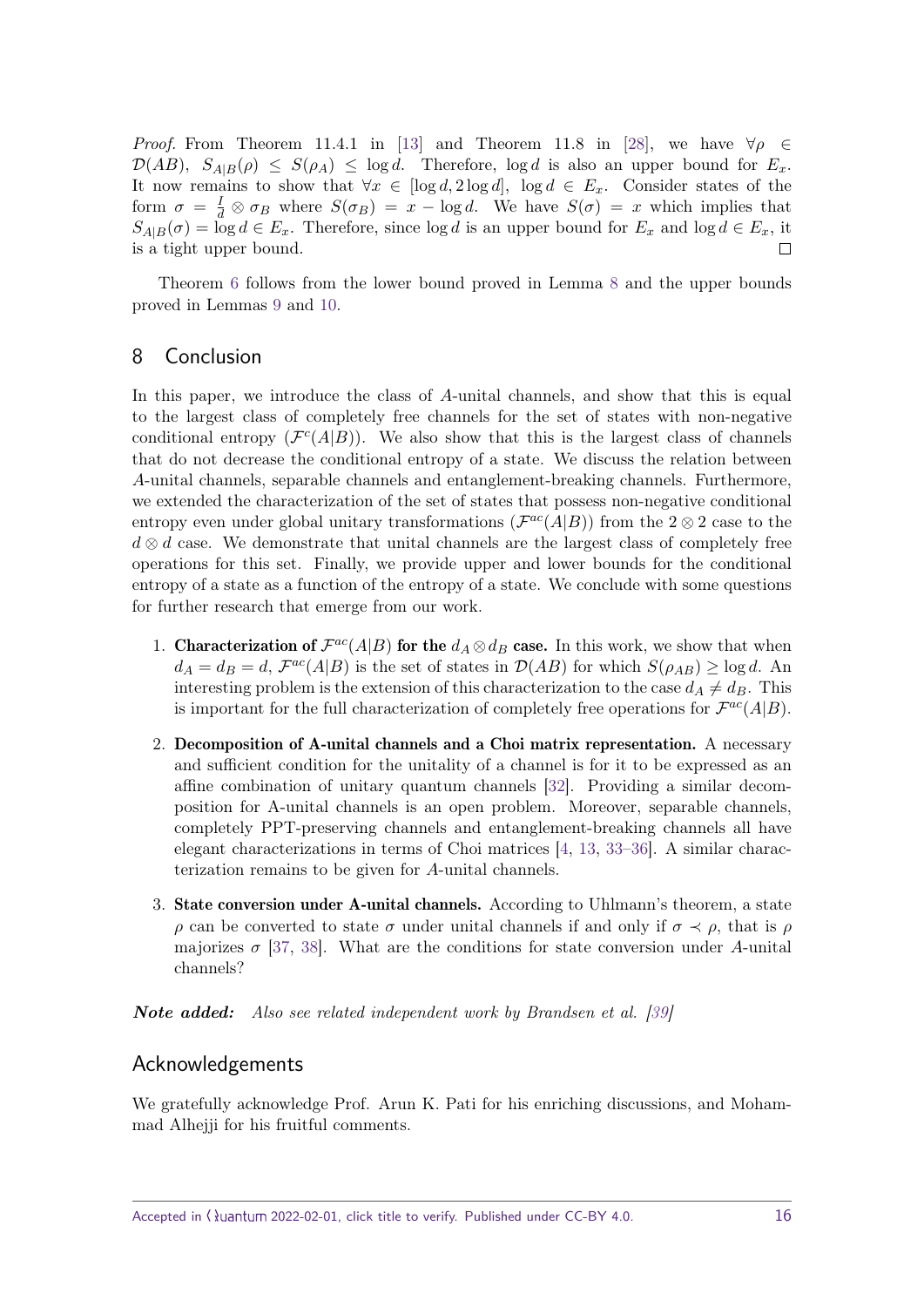# **References**

- <span id="page-16-0"></span>[1] Ryszard Horodecki, Paweł Horodecki, Michał Horodecki, and Karol Horodecki. Quantum entanglement. Rev. Mod. Phys., 81:865–942, Jun 2009. [DOI: 10.1103/RevMod-](https://doi.org/10.1103/RevModPhys.81.865)[Phys.81.865.](https://doi.org/10.1103/RevModPhys.81.865) URL <https://link.aps.org/doi/10.1103/RevModPhys.81.865>.
- <span id="page-16-1"></span>[2] Eric Chitambar and Gilad Gour. Quantum resource theories. Rev. Mod. Phys., 91: 025001, Apr 2019. [DOI: 10.1103/RevModPhys.91.025001.](https://doi.org/10.1103/RevModPhys.91.025001) URL [https://link.aps.](https://link.aps.org/doi/10.1103/RevModPhys.91.025001) [org/doi/10.1103/RevModPhys.91.025001](https://link.aps.org/doi/10.1103/RevModPhys.91.025001).
- <span id="page-16-2"></span>[3] Eric Chitambar, Debbie Leung, Laura Mančinska, Maris Ozols, and Andreas Winter. Everything you always wanted to know about LOCC (but were afraid to ask). Communications in Mathematical Physics, 328(1):303–326, March 2014. [DOI:](https://doi.org/10.1007/s00220-014-1953-9) [10.1007/s00220-014-1953-9.](https://doi.org/10.1007/s00220-014-1953-9) URL <https://doi.org/10.1007/s00220-014-1953-9>.
- <span id="page-16-3"></span>[4] J. I. Cirac, W. Dür, B. Kraus, and M. Lewenstein. Entangling operations and their implementation using a small amount of entanglement. Phys. Rev. Lett., 86:544–547, Jan 2001. [DOI: 10.1103/PhysRevLett.86.544.](https://doi.org/10.1103/PhysRevLett.86.544) URL [https://link.aps.org/doi/10.](https://link.aps.org/doi/10.1103/PhysRevLett.86.544) [1103/PhysRevLett.86.544](https://link.aps.org/doi/10.1103/PhysRevLett.86.544).
- <span id="page-16-4"></span>[5] V. Vedral and M. B. Plenio. Entanglement measures and purification procedures. Phys. Rev. A, 57:1619–1633, Mar 1998. [DOI: 10.1103/PhysRevA.57.1619.](https://doi.org/10.1103/PhysRevA.57.1619) URL <https://link.aps.org/doi/10.1103/PhysRevA.57.1619>.
- <span id="page-16-5"></span>[6] Michael Horodecki, Peter W. Shor, and Mary Beth Ruskai. Entanglement breaking channels. Reviews in Mathematical Physics, 15(06):629–641, August 2003. [DOI:](https://doi.org/10.1142/s0129055x03001709) [10.1142/s0129055x03001709.](https://doi.org/10.1142/s0129055x03001709) URL <https://doi.org/10.1142/s0129055x03001709>.
- <span id="page-16-6"></span>[7] C. Macchiavello and M. Rossi. Quantum channel detection. Phys. Rev. A, 88:042335, Oct 2013. [DOI: 10.1103/PhysRevA.88.042335.](https://doi.org/10.1103/PhysRevA.88.042335) URL [https://link.aps.org/doi/](https://link.aps.org/doi/10.1103/PhysRevA.88.042335) [10.1103/PhysRevA.88.042335](https://link.aps.org/doi/10.1103/PhysRevA.88.042335).
- [8] Colin Do-Yan Lee and John Watrous. Detecting mixed-unitary quantum channels is NP-hard. Quantum, 4:253, April 2020. [DOI: 10.22331/q-2020-04-16-253.](https://doi.org/10.22331/q-2020-04-16-253) URL <https://doi.org/10.22331/q-2020-04-16-253>.
- [9] Ashley Montanaro and Ronald de Wolf. A survey of quantum property testing. Theory of Computing, 1(1):1–81, 2016. [DOI: 10.4086/toc.gs.2016.007.](https://doi.org/10.4086/toc.gs.2016.007) URL [https://doi.](https://doi.org/10.4086/toc.gs.2016.007) [org/10.4086/toc.gs.2016.007](https://doi.org/10.4086/toc.gs.2016.007).
- <span id="page-16-7"></span>[10] N. Milazzo, D. Braun, and O. Giraud. Truncated moment sequences and a solution to the channel separability problem. Phys. Rev. A, 102:052406, Nov 2020. [DOI: 10.1103/PhysRevA.102.052406.](https://doi.org/10.1103/PhysRevA.102.052406) URL [https://link.aps.org/doi/10.1103/](https://link.aps.org/doi/10.1103/PhysRevA.102.052406) [PhysRevA.102.052406](https://link.aps.org/doi/10.1103/PhysRevA.102.052406).
- <span id="page-16-8"></span>[11] Sevag Gharibian. Strong np-hardness of the quantum separability problem. Quantum Info. Comput., 10(3):343–360, March 2010. ISSN 1533-7146. [DOI: 10.26421/QIC10.3-](https://doi.org/10.26421/QIC10.3-4-11) [4-11.](https://doi.org/10.26421/QIC10.3-4-11)
- <span id="page-16-9"></span>[12] N. J. Cerf and C. Adami. Negative entropy and information in quantum mechanics. Phys. Rev. Lett., 79:5194–5197, Dec 1997. [DOI: 10.1103/PhysRevLett.79.5194.](https://doi.org/10.1103/PhysRevLett.79.5194) URL <https://link.aps.org/doi/10.1103/PhysRevLett.79.5194>.
- <span id="page-16-10"></span>[13] Mark M. Wilde. Quantum Information Theory. Cambridge University Press, 2016. [DOI: 10.1017/9781316809976.](https://doi.org/10.1017/9781316809976) URL <https://doi.org/10.1017/9781316809976>.
- <span id="page-16-11"></span>[14] Harold Ollivier and Wojciech H. Zurek. Quantum discord: A measure of the quantumness of correlations. Phys. Rev. Lett., 88:017901, Dec 2001. [DOI: 10.1103/Phys-](https://doi.org/10.1103/PhysRevLett.88.017901)[RevLett.88.017901.](https://doi.org/10.1103/PhysRevLett.88.017901) URL [https://link.aps.org/doi/10.1103/PhysRevLett.88.](https://link.aps.org/doi/10.1103/PhysRevLett.88.017901) [017901](https://link.aps.org/doi/10.1103/PhysRevLett.88.017901).
- [15] L Henderson and V Vedral. Classical, quantum and total correlations. Journal of Physics A: Mathematical and General, 34(35):6899–6905, Aug 2001. [DOI:](https://doi.org/10.1088/0305-4470/34/35/315)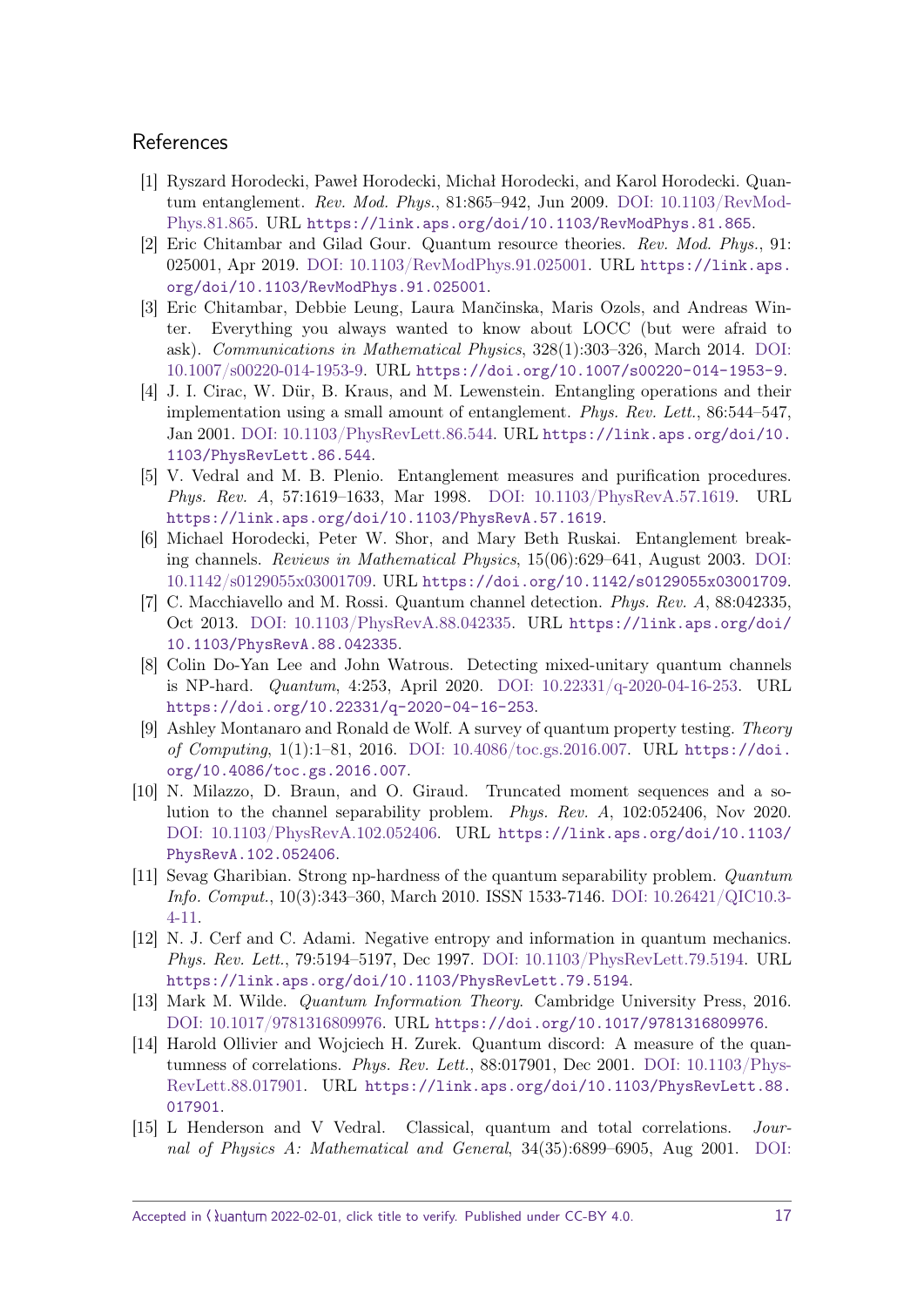[10.1088/0305-4470/34/35/315.](https://doi.org/10.1088/0305-4470/34/35/315) URL [https://doi.org/10.1088%2F0305-4470%](https://doi.org/10.1088%2F0305-4470%2F34%2F35%2F315) [2F34%2F35%2F315](https://doi.org/10.1088%2F0305-4470%2F34%2F35%2F315).

- <span id="page-17-0"></span>[16] Chandrashekar Radhakrishnan, Mathieu Laurière, and Tim Byrnes. Multipartite generalization of quantum discord. Phys. Rev. Lett., 124:110401, Mar 2020. [DOI: 10.1103/PhysRevLett.124.110401.](https://doi.org/10.1103/PhysRevLett.124.110401) URL [https://link.aps.org/doi/](https://link.aps.org/doi/10.1103/PhysRevLett.124.110401) [10.1103/PhysRevLett.124.110401](https://link.aps.org/doi/10.1103/PhysRevLett.124.110401).
- <span id="page-17-1"></span>[17] Michał Horodecki, Jonathan Oppenheim, and Andreas Winter. Partial quantum information. Nature, 436(7051):673–676, August 2005. [DOI: 10.1038/nature03909.](https://doi.org/10.1038/nature03909) URL <https://doi.org/10.1038/nature03909>.
- <span id="page-17-2"></span>[18] Michał Horodecki, Jonathan Oppenheim, and Andreas Winter. Quantum state merging and negative information. Communications in Mathematical Physics, 269(1):107– 136, October 2006. [DOI: 10.1007/s00220-006-0118-x.](https://doi.org/10.1007/s00220-006-0118-x) URL [https://doi.org/10.](https://doi.org/10.1007/s00220-006-0118-x) [1007/s00220-006-0118-x](https://doi.org/10.1007/s00220-006-0118-x).
- <span id="page-17-3"></span>[19] Charles H. Bennett and Stephen J. Wiesner. Communication via one- and two-particle operators on einstein-podolsky-rosen states. Phys. Rev. Lett., 69:2881–2884, Nov 1992. [DOI: 10.1103/PhysRevLett.69.2881.](https://doi.org/10.1103/PhysRevLett.69.2881) URL [https://link.aps.org/doi/10.](https://link.aps.org/doi/10.1103/PhysRevLett.69.2881) [1103/PhysRevLett.69.2881](https://link.aps.org/doi/10.1103/PhysRevLett.69.2881).
- [20] D. Bruß, G. M. D'Ariano, M. Lewenstein, C. Macchiavello, A. Sen(De), and U. Sen. Distributed quantum dense coding. Phys. Rev. Lett., 93:210501, Nov 2004. [DOI: 10.1103/PhysRevLett.93.210501.](https://doi.org/10.1103/PhysRevLett.93.210501) URL [https://link.aps.org/doi/10.1103/](https://link.aps.org/doi/10.1103/PhysRevLett.93.210501) [PhysRevLett.93.210501](https://link.aps.org/doi/10.1103/PhysRevLett.93.210501).
- <span id="page-17-4"></span>[21] R. Prabhu, Arun Kumar Pati, Aditi Sen(De), and Ujjwal Sen. Exclusion principle for quantum dense coding. Phys. Rev. A, 87:052319, May 2013. [DOI: 10.1103/Phys-](https://doi.org/10.1103/PhysRevA.87.052319)[RevA.87.052319.](https://doi.org/10.1103/PhysRevA.87.052319) URL <https://link.aps.org/doi/10.1103/PhysRevA.87.052319>.
- <span id="page-17-5"></span>[22] Igor Devetak and Andreas Winter. Distillation of secret key and entanglement from quantum states. Proceedings of the Royal Society  $A: Mathematical$ , Physical and Engineering Sciences, 461(2053):207–235, January 2005. [DOI: 10.1098/rspa.2004.1372.](https://doi.org/10.1098/rspa.2004.1372) URL <https://doi.org/10.1098/rspa.2004.1372>.
- <span id="page-17-6"></span>[23] Dong Yang, Karol Horodecki, and Andreas Winter. Distributed private randomness distillation. Phys. Rev. Lett., 123:170501, Oct 2019. [DOI: 10.1103/Phys-](https://doi.org/10.1103/PhysRevLett.123.170501)[RevLett.123.170501.](https://doi.org/10.1103/PhysRevLett.123.170501) URL [https://link.aps.org/doi/10.1103/PhysRevLett.](https://link.aps.org/doi/10.1103/PhysRevLett.123.170501) [123.170501](https://link.aps.org/doi/10.1103/PhysRevLett.123.170501).
- <span id="page-17-7"></span>[24] Mario Berta, Matthias Christandl, Roger Colbeck, Joseph M. Renes, and Renato Renner. The uncertainty principle in the presence of quantum memory. Nature Physics, 6 (9):659–662, July 2010. [DOI: 10.1038/nphys1734.](https://doi.org/10.1038/nphys1734) URL [https://doi.org/10.1038/](https://doi.org/10.1038/nphys1734) [nphys1734](https://doi.org/10.1038/nphys1734).
- <span id="page-17-8"></span>[25] Mahathi Vempati, Nirman Ganguly, Indranil Chakrabarty, and Arun K. Pati. Witnessing negative conditional entropy. Phys. Rev. A, 104:012417, Jul 2021. [DOI: 10.1103/PhysRevA.104.012417.](https://doi.org/10.1103/PhysRevA.104.012417) URL [https://link.aps.org/doi/10.1103/](https://link.aps.org/doi/10.1103/PhysRevA.104.012417) [PhysRevA.104.012417](https://link.aps.org/doi/10.1103/PhysRevA.104.012417).
- <span id="page-17-9"></span>[26] Nicolai Friis, Sridhar Bulusu, and Reinhold A Bertlmann. Geometry of two-qubit states with negative conditional entropy. Journal of Physics A: Mathematical and Theoretical, 50(12):125301, feb 2017. [DOI: 10.1088/1751-8121/aa5dfd.](https://doi.org/10.1088/1751-8121/aa5dfd) URL [https:](https://doi.org/10.1088/1751-8121/aa5dfd) [//doi.org/10.1088/1751-8121/aa5dfd](https://doi.org/10.1088/1751-8121/aa5dfd).
- <span id="page-17-10"></span>[27] Subhasree Patro, Indranil Chakrabarty, and Nirman Ganguly. Non-negativity of conditional von neumann entropy and global unitary operations. Phys. Rev. A, 96:062102, Dec 2017. [DOI: 10.1103/PhysRevA.96.062102.](https://doi.org/10.1103/PhysRevA.96.062102) URL [https://link.aps.org/doi/](https://link.aps.org/doi/10.1103/PhysRevA.96.062102) [10.1103/PhysRevA.96.062102](https://link.aps.org/doi/10.1103/PhysRevA.96.062102).